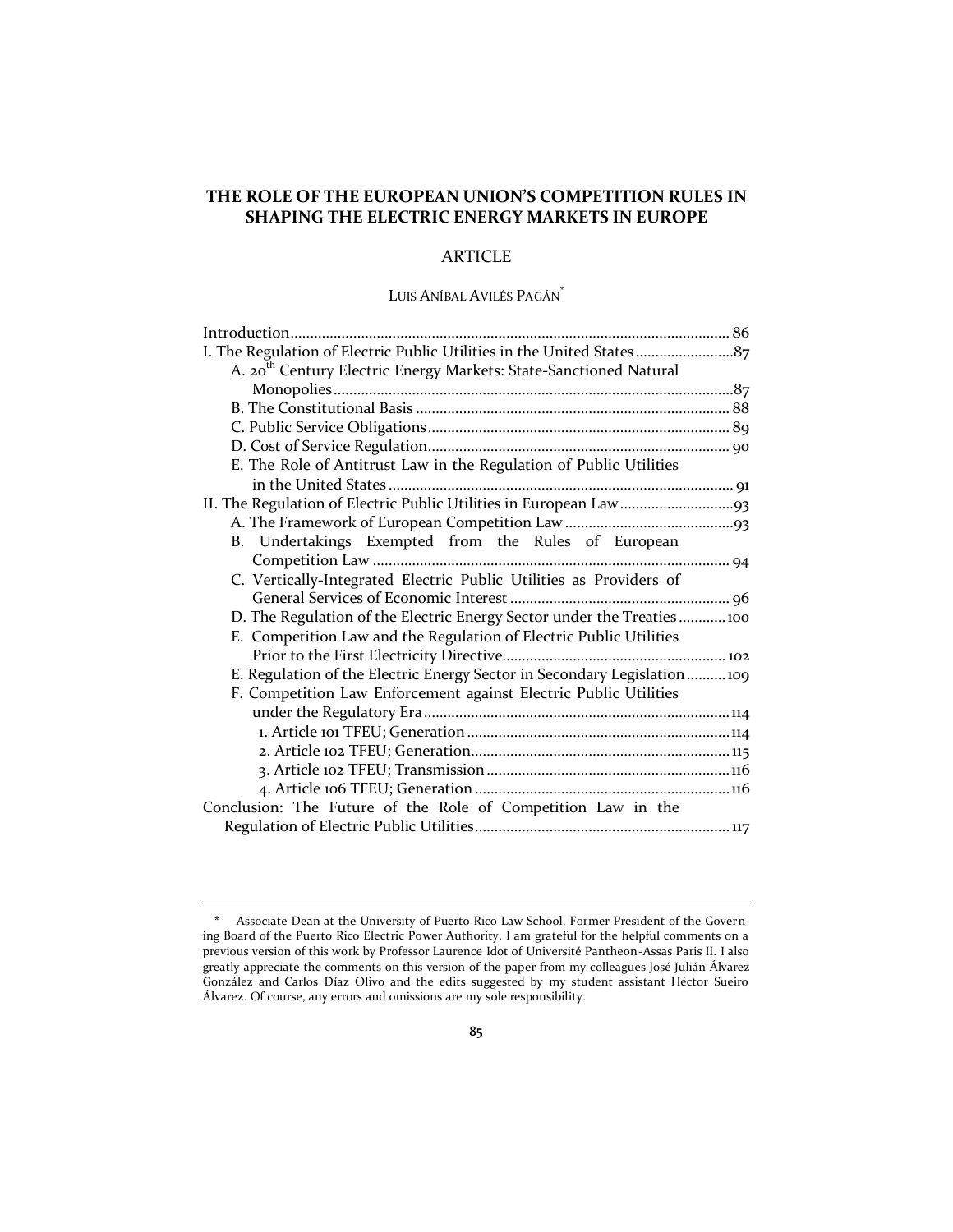N THIS WORK, WE WILL EXPLORE THE ROLE OF COMPETITION RULES IN THE treaties leading to the European Union (E.U.) in shaping the regulation of the European electric energy markets. However, we will first offer a IN THIS WORK, WE WILL EXPLORE THE ROLE OF COMPETITION RULES IN THE treaties leading to the European Union (E.U.) in shaping the regulation of the European electric energy markets. However, we will first offer a brief descr tricity markets in the United States (U.S.) and explore the intersection of the antitrust rules and the federal regulatory framework for such markets. This brief foray into the U.S. regulatory scheme will introduce the needed concepts and terminology which we will later use to analyze the European order.

Electric energy markets are defined by the interplay of several product markets defined along the phases of generation, transmission and distribution of electrical energy.<sup>1</sup> In most instances throughout the 20<sup>th</sup> century a single company or undertaking known as a *public utility* performed these functions. In competition literature these public utilities are referred to as vertically integrated utilities, for the supply chain of the end product (electricity) is owned by the same entity. The term *public utility* is not widely used in Europe; it is mostly used in the United States and the United Kingdom to describe private undertakings that: (1) provide essential services to the public, and  $(z)$  are subject to a scheme of pervasive government regulations. In European law these entities are referred to as undertakings providing *services of general economic interest*. For convenience, we will refer to undertakings providing services of general economic interest as *public utilities* throughout the rest of this work.

Part II of this work surveys the historical evolution of electric public utilities into state-sanctioned natural monopolies, and the regulatory framework under which these undertakings operated. The regulation of public utilities in the United States commenced following a case decided by the United States Supreme Court: Munn v. Illinois.<sup>2</sup> After the Munn decision both federal and state governments created regulatory agencies known as Public Service Commissions that imposed on public utilities obligations such as universal service and adopted the cost of the service regulation model. We will take a look at the role of the federal antitrust law in the regulation of public utilities and analyze the status of the regulated industries exemption to the application of the antitrust laws.

In Part III of this work, we will analyze in greater detail the regulation of electric public utilities, first under the competition framework established by the

**<sup>1</sup>** Generation is the manufacturing of alternate electric current by conversion of natural resources (coal, oil, solar energy) into electric power. Transmission refers to the controlled process of transmitting electric energy at high voltages (over 115,000 volts) through long distances via a complex electrical network. Distribution is the controlled process by which the high voltage energy is taken from the transmission network, stepped down to voltages suitable for consumption, and delivered to end customers.

**<sup>2</sup>** Munn v. Illinois, 94 U.S. 113 (1876).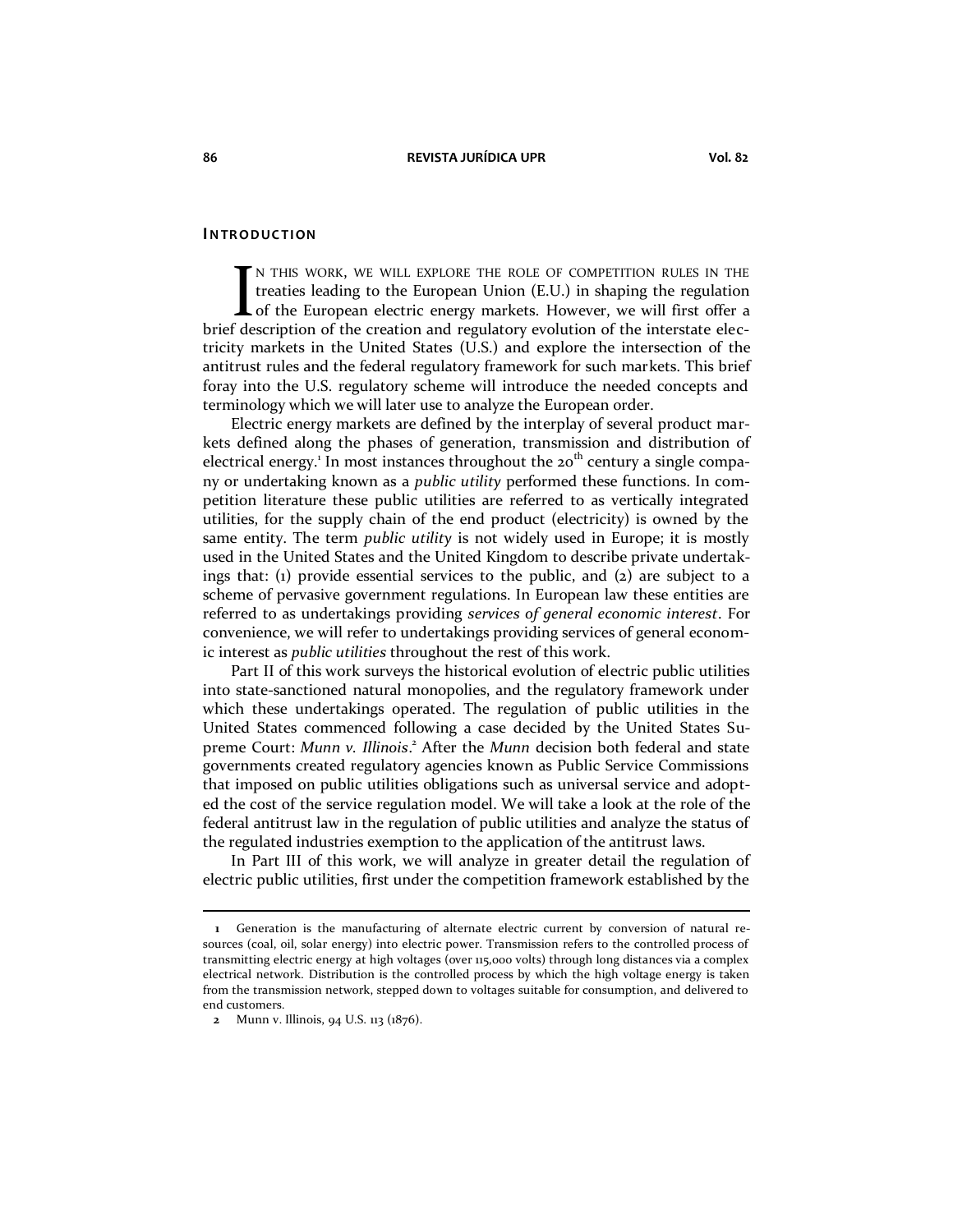treaties leading to the European Union, and then under the interaction of these competition rules and the regulatory regimes established by the several electricity directives issued by the Council. When the first competition rules were adopted under the Treaty of Rome, $3 \text{ most vertically integrated electric public utilities}$ in Europe operated as State monopolies of a commercial character. The treaties leading to the Treaty of Lisbon<sup>4</sup> provide special rules regarding the application of the competition rules to such undertakings. On the one hand, the treaties prohibit the expansion of these monopolies by Member States. On the other hand, public utilities providing services of general economic interest subject to specific public service obligations by Member States might be exempted from the full application of antitrust rules. The European Commission monitored the application of these treaty provisions by bringing several cases against undertakings and Member States. During the era of the enlargement of the E.U., when it went from fifteen to twenty seven Member States, monitoring anticompetitive behavior of these undertakings by litigation alone became insufficient, and the Commission promoted a regulatory push that led to the first of the electricity directives. Under the regulatory framework of the electricity directives, the competition enforcement role of the Commission was redirected towards obtaining commitments and structural remedies against the anticompetitive behavior on the part of electric utilities. We conclude this study by offering an assessment on the future of competition law in the regulation of electric public utilities both in Europe and the United States.

# **I.** THE REGULATION OF ELECTRIC PUBLIC UTILITIES IN THE UNITED **ST A T E S**

# *A. 20 th Century Electric Energy Markets: State-Sanctioned Natural Monopolies*

The end of the  $19<sup>th</sup>$  century saw the invention of the electric light bulb, the telephone, the widespread use of gas for home heating and the expansion of public transportation systems across the United States and Europe. While in the United States the exploitation of these technologies was achieved mostly by private enterprises, the history of such developments was different in Europe. European national states quickly recognized the importance of those new services and took upon themselves the development and exploitation of those services for the benefit of their citizens.<sup>5</sup> For the greater part of the 20<sup>th</sup> century, until the advent of the liberalization movement at the beginning of the 1990's, the provi-

**<sup>3</sup>** Treaty establishing the European Economic Community, Mar. 25, 1957, 298 U.N.T.S. 3 [hereinafter Treaty of Rome], *available at* http://ec.europa.eu/economy\_finance/emu\_history/documents/tr eaties/rometreaty2.pdf.

**<sup>4</sup>** Treaty of Lisbon Amending the Treaty on European Union and the Treaty Establishing the European Communities, Dec. 13, 2007, 2007 O.J. (C 306) 1 [hereinafter Treaty of Lisbon].

**<sup>5</sup>** Marshall E. Dimock, *British and American Utilities: A Comparison*, 1 U. CHI. L. REV. 265 (1933).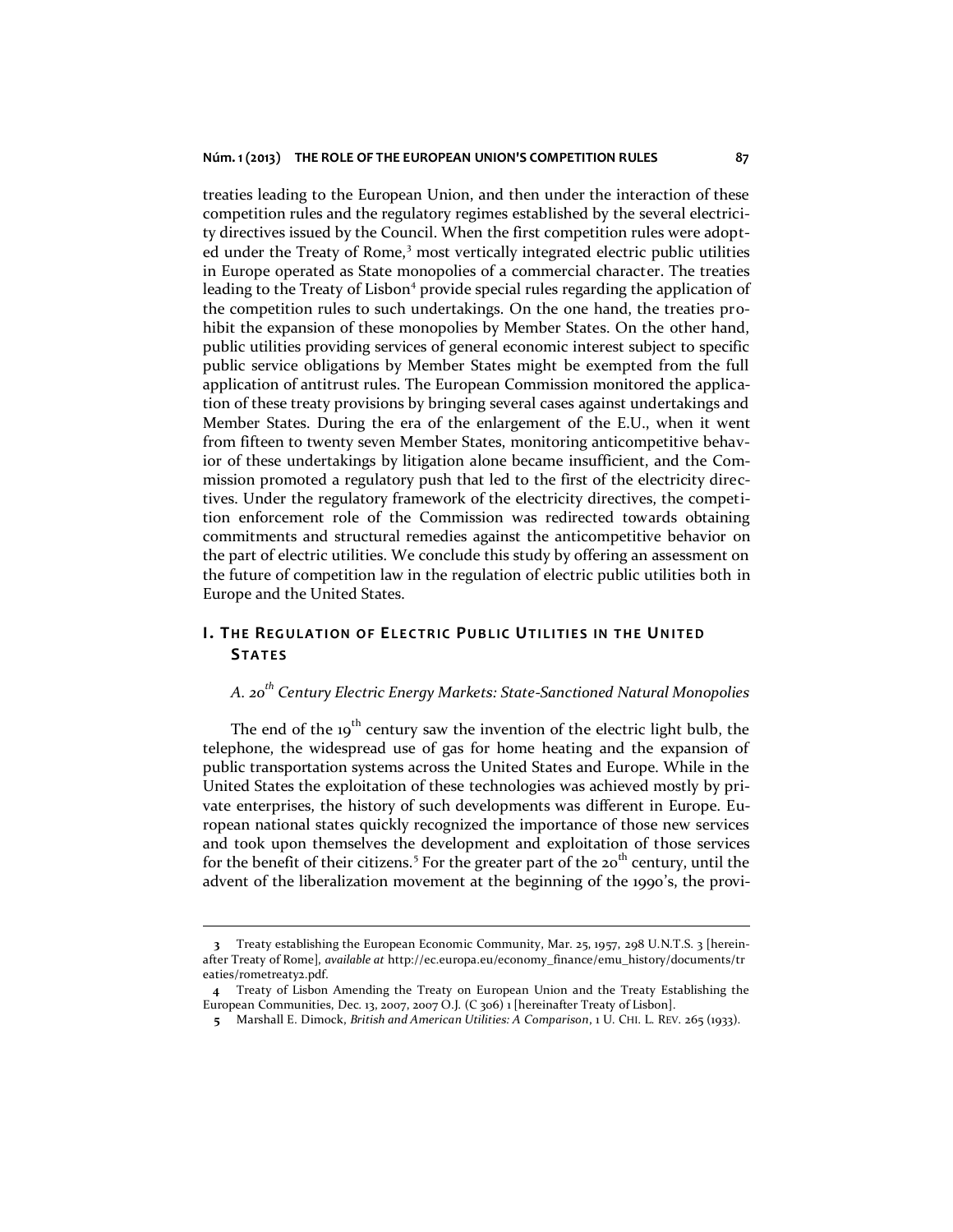sion of utility services in Europe remained in the hands of national companies.<sup>6</sup> The modern consensus on the meaning of the term *public utility* generally refers to those kinds of undertakings, publicly or privately-owned, which provide the public a good or service that, in the consensus of society, is considered of general or essential interest.<sup>7</sup> Examples of public utilities include private and public undertakings in telecommunications; public waters; electricity generation, transmission and commercialization; and postal services.

Starting in the latter part of the  $19<sup>th</sup>$  century, national governments allowed these public utilities to operate under a legal regime of exclusive rights within a defined territory. The general reason offered was that economies of scale did not make it economically feasible to build parallel networks for the provision of such public services. During the  $20<sup>th</sup>$  century, public utilities that operated under that regulatory scheme yielded such market power that they rarely encountered competition.

Some public utilities operate as public-owned businesses in the form of revenue-producing monopolies. Most public utilities operate, however, as privateowned businesses to which the government affords certain exclusive rights. The most dominant public utilities are undertakings that build and operate exclusive or semi-exclusive distribution networks in order to provide their services.

Early American public utilities had several characteristics. First, they operated as private businesses that gave service to the public in the most general way. Second, given the high entry capital investment of such industries, they held legal or *de facto* monopoly or quasi-monopoly power. That is, they possessed the legal or market power to prevent competition for their services. Third, they tended to provide their services within fixed territories usually assigned by the government. Fourth, they had the duty of universal service: the duty to serve all members of the public for the service provided in a nondiscriminatory way. Fifth, they could charge the public tariffs or rates that had to be reasonable and commensurate with the services rendered. Finally, courts interpreted the reach of the legal monopoly of such public utilities narrowly, when that monopoly was faced with the creative destruction brought in by new market entrants that introduced innovative ways to provide the service.<sup>8</sup>

### *B. The Constitutional Basis*

In the U.S., the power of States to regulate the private businesses we call public utilities commenced with a decision by the United States Supreme Court

**<sup>6</sup>** *See* Directive 96/92, of the European Parliament and of the Council of 19 December 1996 concerning common rules for the internal market in electricity, 1996 O.J. (L 27) 20, [hereinafter First Electricity Directive], *available at* http://eur-lex.europa.eu/LexUriServ/LexUriServ.do?uri=OJ:L1997:0 27:0020:0029:EN:PDF.

**<sup>7</sup>** *See* ELIOT JONES & TRUMAN C. BIGHAM, PRINCIPLES OF PUBLIC UTILITIES (1931); JOHN BAUER, EFFECTIVE REGULATION OF PUBLIC UTILITIES (1925).

**<sup>8</sup>** *See* FRED BOSSELMAN ET AL., ENERGY, ECONOMICS AND THE ENVIRONMENT 46 (3rd ed. 2010).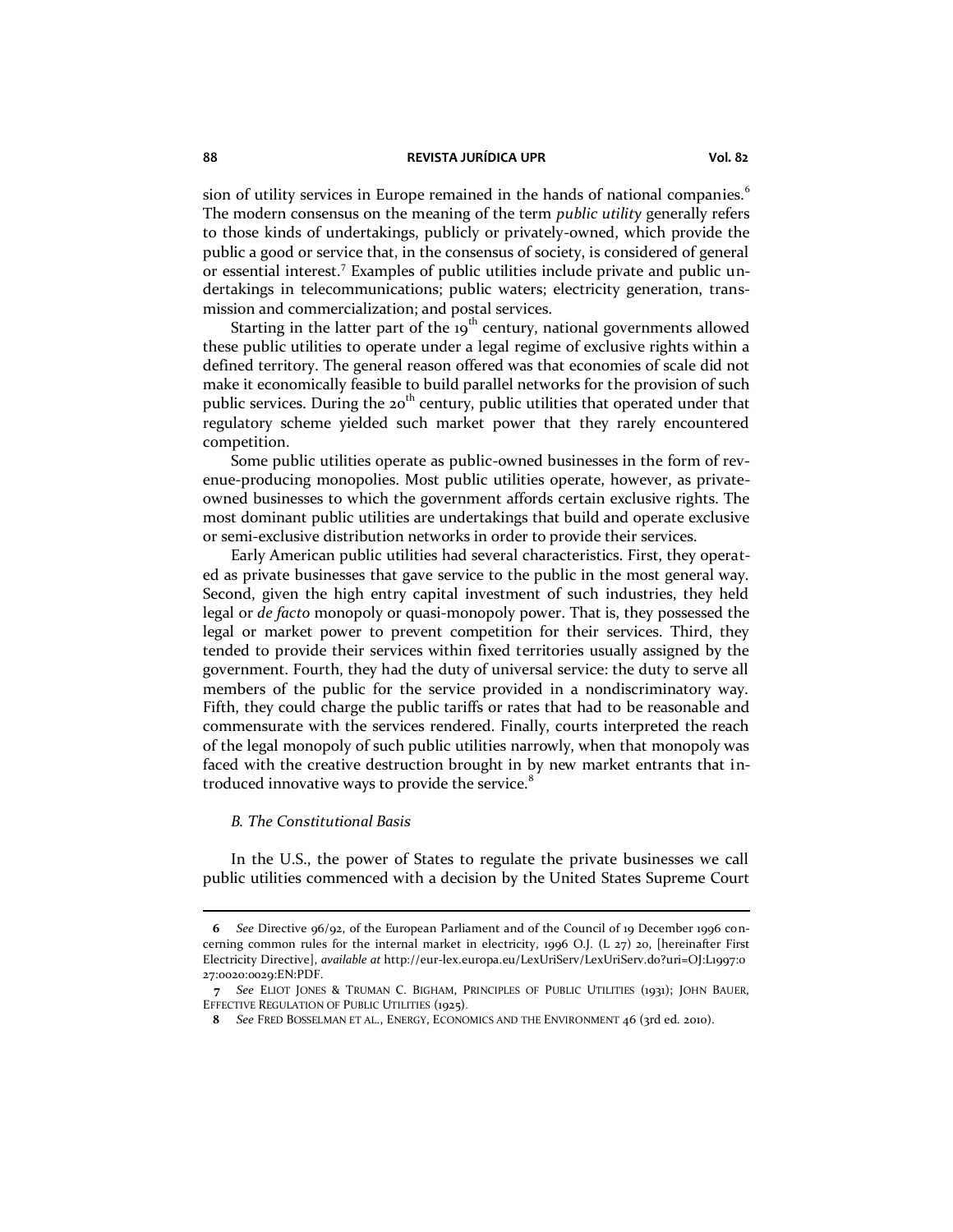in a case called Munn v. Illinois.<sup>9</sup> The case was decided in the background of the end of the American Civil War and the passage of the  $13<sup>th</sup>$  and  $14<sup>th</sup>$  Amendments to the U.S. Constitution. The  $13<sup>th</sup>$  Amendment prohibited the institution of slavery in the US.<sup>10</sup> The 14<sup>th</sup> Amendment, among other things, prohibited states (as opposed to the federal government) to deprive their citizens of liberty and property without due process of law.<sup>11</sup> The case arose as the States asserted their power to regulate the prices of goods and services provided by private parties. *Munn* examined the constitutionality of an Illinois law that purported to establish a maximum price in the tariffs charged by owners and operators of grain elevators in the City of Chicago, Illinois. The plaintiffs in *Munn* asserted that the maximum price regulation was concomitant to the State of Illinois taking their private property (in what is now known as a regulatory taking), without the payment of just and prompt compensation.

Chief Justice Waite declared the Illinois statute constitutional and asserted the power of states to regulate the prices of businesses "affected with the public interest." <sup>12</sup> *Munn* was a deeply divided opinion, and its legal reasoning was widely debated among legal commentators over the next half of the century.<sup>13</sup> It nonetheless offered a solid foundation upon which States could regulate the prices of businesses "clothed with a public interest"<sup>44</sup> to this date.

### *C. Public Service Obligations*

Soon after the *Munn* opinion, the United States Congress established the Interstate Commerce Commission and entrusted it with regulatory power over interstate railroad tariffs. States reacted to *Munn* by creating public utility regulatory authorities now known as Public Service Commission (PSC). PSCs had the legislative mandate to regulate tariffs of those businesses that were classified as public utilities by state legislatures. State PSCs issued Certificates of Convenience and Necessity to public utilities as a condition of entry into the regulated market, and granted them exclusive franchises. They also regulated the utilities's provision of universal service (that is, its nondiscriminatory duty to serve all customers) in their exclusive territories. Moreover, PSCs approved the utilities' tariffs and rates to customers under the common law's "just and reasonable" standards, mainly through the so-called *cost of service* rate regulation.

**<sup>9</sup>** Munn v. Illinois, 94 U.S. 113 (1876).

**<sup>10</sup>** U.S. CONST. amend. XIII.

**<sup>11</sup>** U.S. CONST. amend. XIV.

**<sup>12</sup>** *Munn,* 94 U.S. at 125-26.

**<sup>13</sup>** *See* Breck P. McAllister, *Lord Hale and Business Affected with a Public Interest*, 43 HARV. L. REV.

<sup>759 (1930);</sup> Walton H. Hamilton, *Affectation with Public Interest*, 39 YALE L. J. 1089 (1930).

**<sup>14</sup>** *Munn*, 94 U.S. at. 126.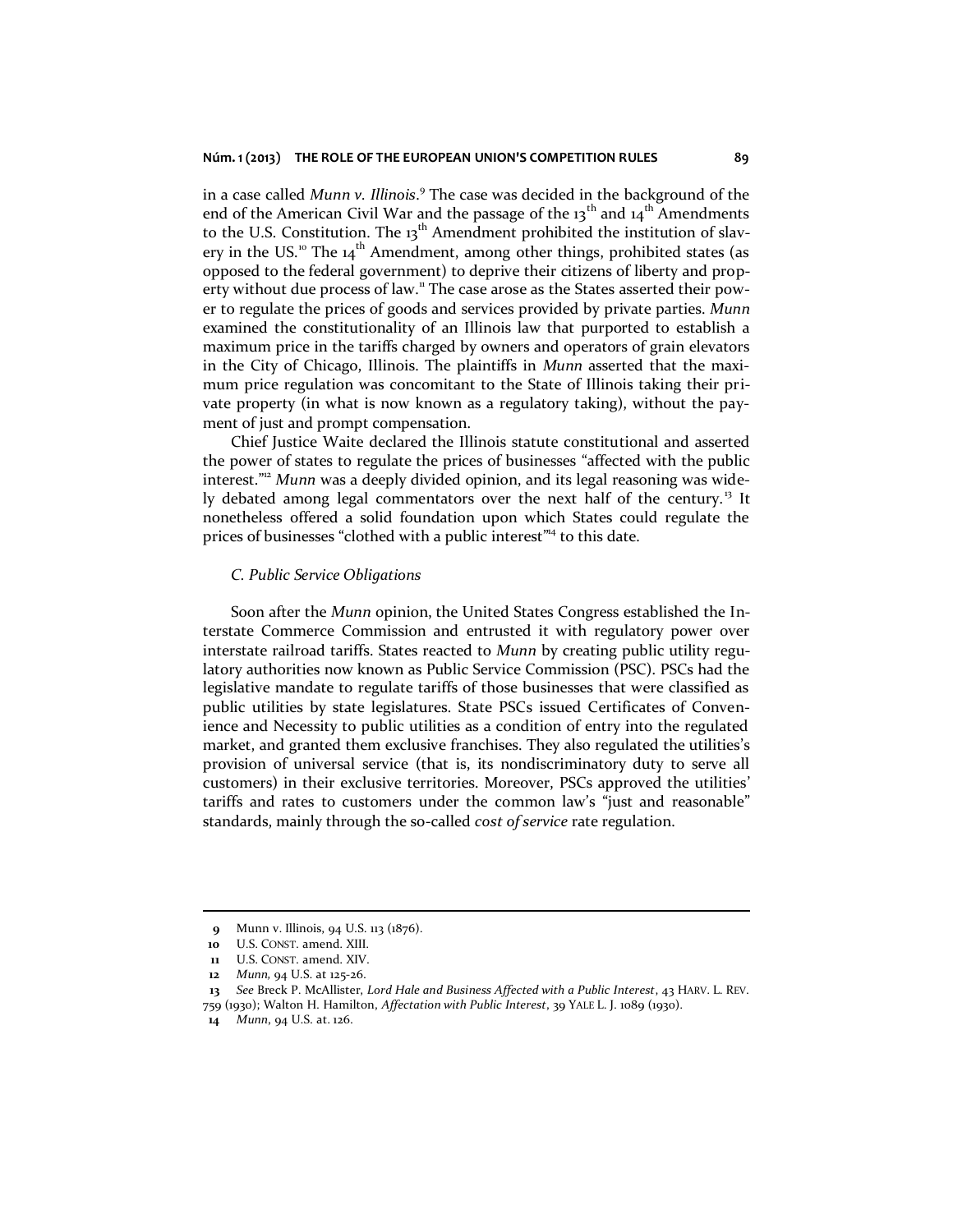The *cost of service* rate regulation model was the government's attempt to correct the market defects associated with the *legal* or *natural* monopolies created when exclusive rights were granted to private or public undertakings that were not subject to the competitive forces of rival producers. Public utilities were granted exclusive territorial rights upon several justifications. First, allowing several parallel networks of transmission and distribution (hereinafter, distribution) would lead to economic waste. Second, it was argued that there were economies of scale in allowing only one network in charge of the distribution of the good (in our case, electricity). Finally, there were arguments calling for the protection of the immense amounts of capital laid down by investors in the initial setup of these networks of distribution. The network-as-natural-monopoly argument, however, does not explain the fact that most electric public utilities in the 20<sup>th</sup> century became vertically integrated undertakings, producing, transmitting, distributing and commercializing electricity.

Classic economic theory has well established that monopolies have the natural tendency to cut down the production of the good at hand and increase its price in order for the endeavor to become profitable.<sup>15</sup> In order to avoid this natural behavior, governments that granted monopoly-type exclusive rights to these undertakings imposed upon them a series of public service obligations, most notably the obligation known as *universal service* or the *duty to serve* at reasonable prices. Public utilities had the positive duty to bring their goods and services to all members of the population that demanded such services within their exclusive territory, even if such delivery had to be incurred at an economic loss to the public utility. For example, the provision of electric service to remote areas of the territory entails the extension of the very costly distribution network, in order to serve perhaps a small population. Under a cost-benefit analysis, the costs associated with such remote service would not normally be incurred in by a regular private undertaking, for that investment would not be recouped within a reasonable time frame.

Under the *cost of service* regulatory model, the regulators would allow the public utility to recover the costs of providing the service and obtain a reasonable return on investment on their capital assets. Periodically, the public utilities had to demonstrate to government regulators their detailed costs of providing the service. In case of a shortfall, public utilities would petition a suitable rate of return on their capital to attract the capital required to continue providing their public service obligations. The petition is called the *revenue requirement*: the total amount the public utility needs to recover from its customers in order to cover its costs. Under the cost of service regulation scheme, the revenue requirement is represented by the following simple formula:  $R = B^*r + O$ , where B is the utility base rate or investment in physical plant and other assets; r is the

**<sup>15</sup>** *See generally* WILLIAM W. SHARKLEY, THE THEORY OF NATURAL MONOPOLY (1982).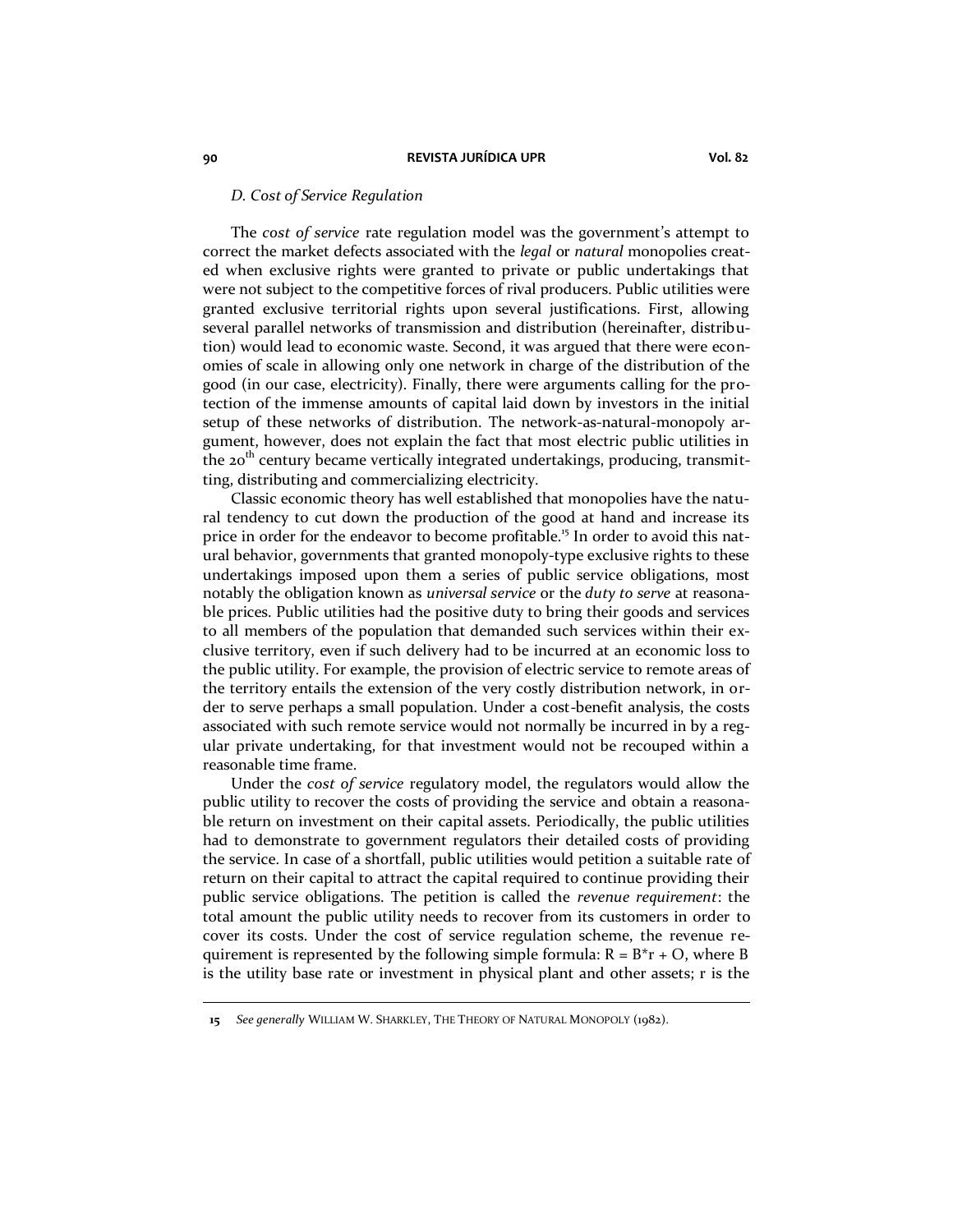utility's rate of return assigned by the regulators, and O is the utility's operating expenses, that vary with the utility's level of production (i.e., the costs of fuel). The economic idea behind the cost of service regulatory model is to mimic a competitive environment by obliging public utilities to produce their units of electricity (measured in kilowatts per hour or kW/hr) at the marginal cost just like a private firm, in a perfectly competitive environment, would.

Utilities passed their variable costs on to customers. They also passed the cost of their physical plant, including a reasonable rate or return on those assets to their investors. It is not difficult to see, for instance, that public utilities could increase their revenue requirement, and thus the tariffs paid by their captive customers, by overbuilding plant capacity tantamount to what could be considered economic waste. That is, under this model, public utilities could always assure their investors a regulator-sanctioned rate of return on their base rate. No matter how strong the level of government regulation is, public utilities have economic incentives to charge a price above the competitive level, produce less output than a competitive market would demand, and transfer wealth from consumers to themselves.<sup>16</sup> As we will see in this work, the Public Service Commission regulatory model developed in the US in the 20<sup>th</sup> century may very well end up becoming the European model for the  $21^{st}$  century.<sup>17</sup>

# *E. The Role of Antitrust Law in the Regulation of Public Utilities in the United States*

Despite the fact that public utilities regulated under the cost of service regulation do operate as natural or legal monopolies, their market behavior is still subject, to some extent, to antitrust laws. Both federal and state governments regulate the anticompetitive behavior of undertakings in the United States. In the federal sphere, the Sherman, Clayton and Hart-Scott-Rodino Acts regulate agreements in restraint of trade,<sup>18</sup> monopolization and attempts to monopolize,<sup>19</sup> and mergers of undertakings that tend to substantially lessen competition.<sup>20</sup> State laws on anticompetitive behavior of undertakings tend to follow the same regulatory pattern as those federal laws.<sup>21</sup> The Federal Energy Regulatory Commission under the Federal Power Act (FPA) regulates interstate sales of electricity at the wholesale level in the US, as well as wholesale and interstate transmis-

**<sup>16</sup>** *See* STEPHEN BREYER, REGULATION AND ITS REFORM 15-16 (1982).

**<sup>17</sup>** *See* Directive 2009/72, of the European Parliament and of the Council of 13 July 2009 Concerning Common Rules for the Internal Market in Electricity and Repealing Directive 2003/54/EC, 2009 O.J. (L 211) 55, *available at* http://eur-lex.europa.eu/LexUriServ/LexUriServ.do?uri=OJ:L:2009:211:005 5:0093:EN:PDF.

**<sup>18</sup>** Sherman Antitrust Act, 15 U.S.C.A. §§ 1-7 (West 2012).

**<sup>19</sup>** *Id.* § 2.

**<sup>20</sup>** *Id.* § 3.

**<sup>21</sup>** MASS. GEN. LAWS ANN. ch. 93, § 1 (West 2012); CAL. BUS. & PROF. CODE § 16720 (West 2012), CAL. BUS. & PROF. CODE § 16700 (West 2012); N.Y. GEN. BUS. LAW § 340 (McKinney 2012).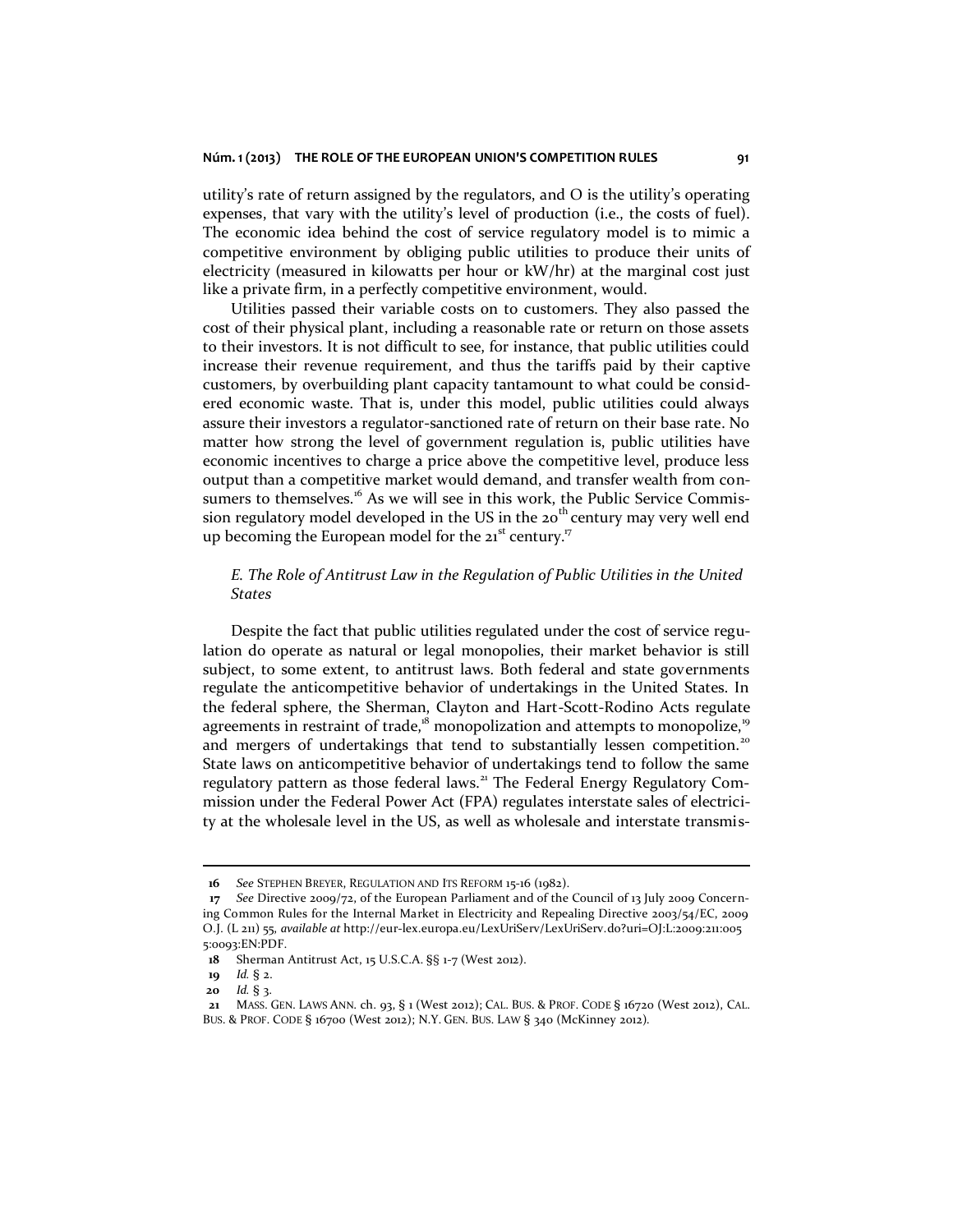sion of electricity, and mergers in the electricity sector.<sup>22</sup> However, although Subchapter II of the FPA contains an antitrust savings clause,<sup>23</sup> the application of the competition rules to public utilities in the United States who behave as natural monopolies is a story of exemption from the application of these rules.

For the most part of the 20<sup>th</sup> century, public utilities successfully avoided antitrust challenges to their otherwise anticompetitive behavior by invoking the regulated industries exemption. Under that claim, utilities argue that their market behavior is highly scrutinized by the pervasive regulatory scheme administered by the PSCs and that courts should defer to the expertise of the PSCs in administering the regulatory scheme and abstain from applying the federal antitrust laws.<sup>24</sup> Public utilities have also invoked, with success, the state action immunity doctrine to avoid the reach of federal antitrust laws,<sup>25</sup> provided that:  $(i)$ the public utility behavior fell within the clearly articulated state policy to displace competition with regulation, and (2) that behavior is monitored by the state.<sup>26</sup>

The successful invocation by public utilities of the filed rate and state action doctrines, however, has not afforded them absolute immunity from federal antitrust laws, as the United States Supreme Court announced in *Otter Tail Power v. United States*. <sup>27</sup> *Otter Tail* was an investor-owned public utility that refused to deal in the wholesale of electricity market, in an attempt to maintain its dominant position in the market it operated. It claimed that the antitrust regulation did not apply to it because its wholesale market activities were highly regulated by the Federal Power Act. The Court held that, even though Section 202(b) of the Federal Power Act<sup>28</sup> gave the Federal Power Commission the authority to compel involuntary interconnections of power in the public interest to promote competition, the scheme of the Federal Power Act was not a "pervasive regulatory scheme for controlling the interstate distribution of power<sup>729</sup> and, as such, Otter Tail was not exempt from the application of federal antitrust rules under the regulated industries exemption rationale. The holding in *Otter Tail* may be put in question by the Supreme Court's later decision in *Verizon v. Trinko*.<sup>30</sup>

The controversy in *Trinko* was a monopolization challenge in the context of a refuse-to-deal behavior by undertakings under the jurisdiction of the Telecommunications Act of 1996 (Telecomm Act).<sup>31</sup> The Court held that Verizon

**<sup>22</sup>** Federal Power Act, 16 U.S.C.A §§ 791a–825r (West 2012).

**<sup>23</sup>** "Sections 824i, 824j, 824l, 824m of this title, and this section, shall not be construed to modify, impair, or supersede the antitrust laws." *Id.* § 824k(e)(2).

**<sup>24</sup>** *See, e.g.*, Robert B. Von Mehren, *Antitrust Laws and Regulated Industries: The Doctrine of Primary Jurisdiction*, 67 HARV. L. REV. 929 (1954).

**<sup>25</sup>** Parker v. Brown, 317 U.S. 341, 350-52 (1943).

**<sup>26</sup>** Cal. Retail Liquor Dealers Ass'n v. Midcal Aluminum, Inc., 445 U.S. 97, 105 (1980).

**<sup>27</sup>** Otter v. U.S., 410 U.S. 366 (1973).

**<sup>28</sup>** 16 U.S.C.A. § 824a(b) (West 2012).

**<sup>29</sup>** *Otter*, 410 U.S. at 374.

**<sup>30</sup>** Verizon v. Trinko, 540 U.S. 398 (2004).

**<sup>31</sup>** Telecommunications Act of 1996, Pub. L. No. 104-104, 110 Stat. 56 (1996).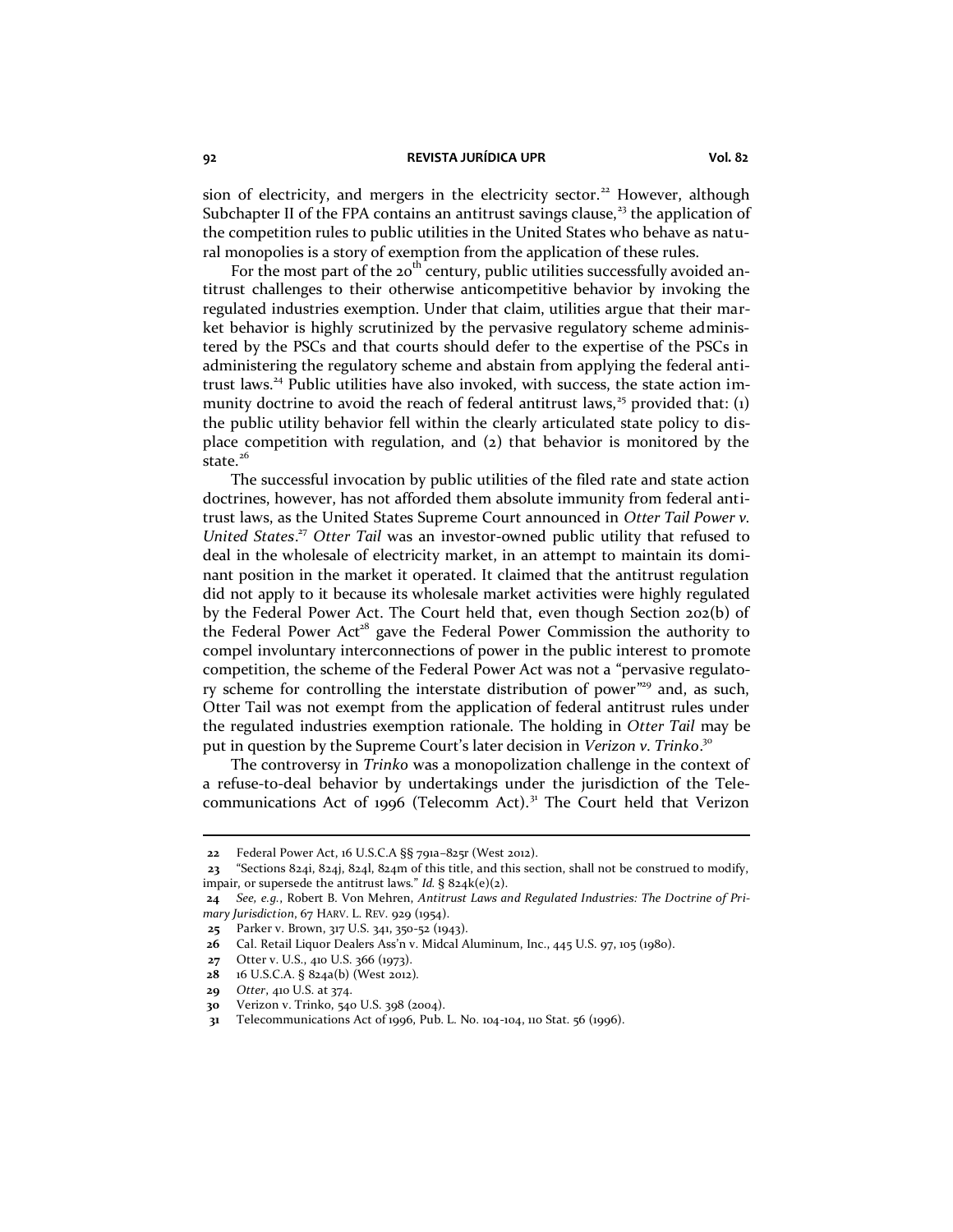could not raise the implied antitrust immunity defense by reason of the express antitrust savings clause in the Telecomm Act. However, Justice Scalia gave hope to the advocates of the regulated industries exemption when he said:

One factor of particular importance [to take into account] is the existence of a regulatory structure designed to deter and remedy anticompetitive harm. *Where such a structure exists, the additional benefit to competition provided by antitrust enforcement will tend to be small, and it will be less plausible that the antitrust laws contemplate such additional scrutiny.*<sup>32</sup>

One may argue that the balancing analysis proposed by Scalia here may incline the balance in favor of FERC's own competition analysis for cases under its jurisdiction. The *Trinko* decision may have expanded again the scope of the regulated industries exemption, therefore reducing the potential impact of antitrust rules in shaping the market behavior of regulated industries in the United States. However, at least in one occasion after *Trinko*, the Federal Trade Commission and the US Department of Justice have asserted their concurrent jurisdiction over competition matters ruled by the FERC.<sup>33</sup> It remains to be seen whether the Federal Trade Commission will continue questioning competition decisions by the FERC and to what extent.

## **II. THE RE G ULA T I ON OF EL EC T R IC PUB L I C UTI L I T I ES I N EUR OP EAN LAW**

#### *A. The Framework of European Competition Law*

The regulation of anticompetitive behavior by private undertakings in Europe is governed by the Treaty on the Functioning of the European Union (TFEU), <sup>34</sup> and follows the general scheme of the Sherman Act. Article 101 TFEU

**<sup>32</sup>** *Verizon,* 540 U.S. at 412 (emphasis added).

**<sup>33</sup>** *See* Compliance & Enforcement Committee, *Committee Report: Report of The Compliance & Enforcement Committee,* 32 ENERGY L. J. 181, 226 (2011).

On February 22, 2010, in United States v. KeySpan, CA No. 10-cv-1415, the Department of Justice filed a complaint and stipulated judgment against the KeySpan Corporation for violations of section 1 of the Sherman Act, 15 U.S.C. § 1, *arising from facts that the FERC Office of Enforcement had concluded did not constitute market manipulation under the Federal Power Act*. KeySpan agreed to pay \$12 million for violating the antitrust laws by acquiring a financial interest in substantially all the output of a major competitor's generation through a financial swap with a financial services company that had the effect of restraining competition in the New York City electricity capacity market.

*Id.* (emphasis added).

**<sup>34</sup>** Consolidated Version of the Treaty of European Union, Sep. 5, 2008, 2008 O.J. (C 115) 13 [hereinafter TEU], *available at* http://eur-lex.europa.eu/LexUriServ/LexUriServ.do?uri=OJ:C:2008:115:0013 :0045:E*N:PDF;* Consolidated Version of the Treaty on the Functioning of the European Union, Sep. 5, 2008, 2008 O.J. (C 115) 47 [hereinafter TFEU], *available at* http://eur-lex.europa.eu/LexUriServ/LexU riServ.do*?uri=OJ:C:2008:115:0047:0199:en:PDF.* The TEU and the TFEU are referred together hereinafter as the Treaties.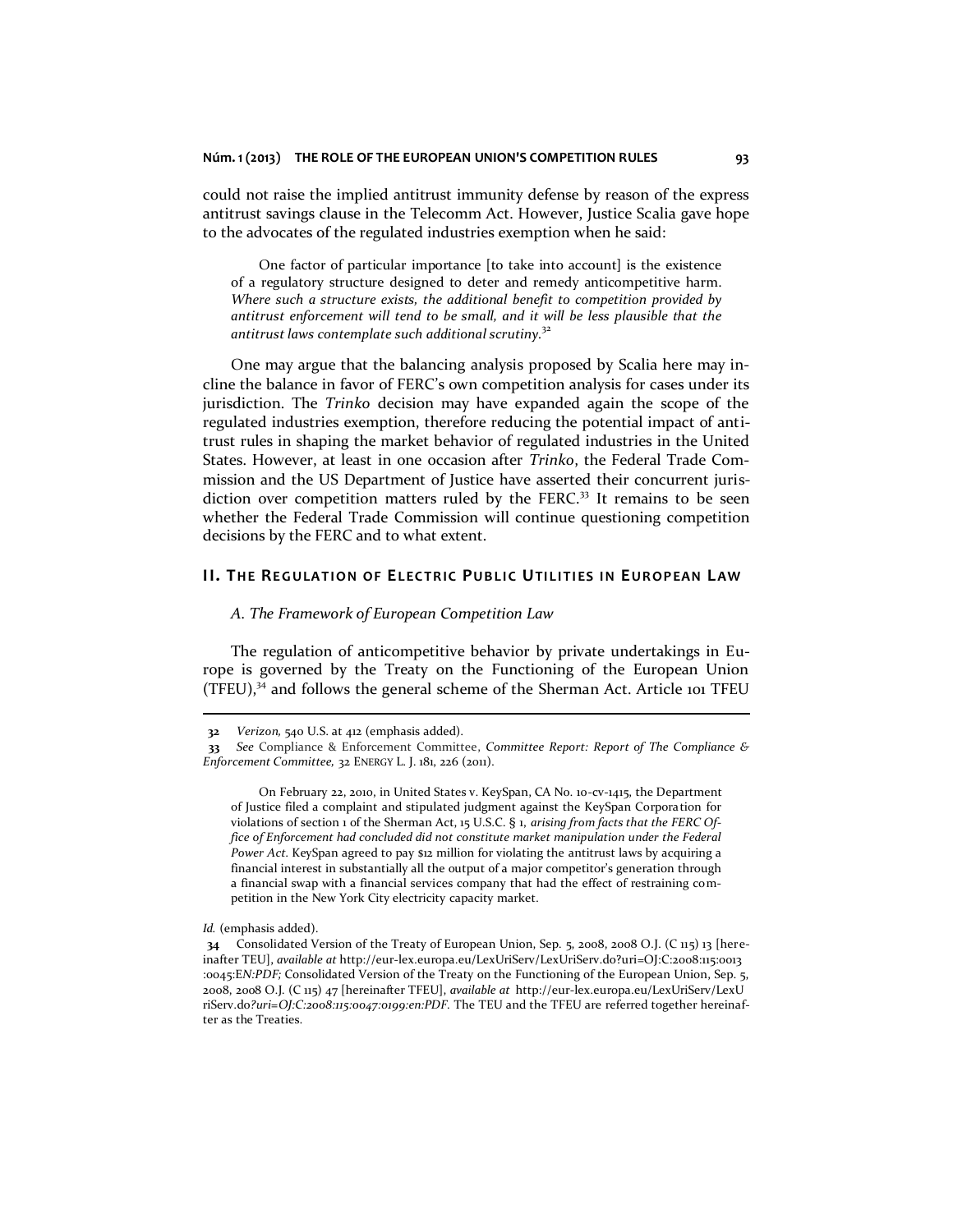declares that agreements among undertakings that "may affect trade between Member States and which have as their object or effect the prevention, restriction or distortion of competition within the internal market"<sup>35</sup> are void<sup>36</sup> unless, in general, the agreement at stake "contributes to improving the production or distribution of goods or to promoting technical or economic progress, while allowing consumers a fair share of the resulting benefit."<sup>37</sup>

Article 102 TFEU prohibits "[a]ny abuse by one or more undertakings of a dominant position within the internal market or in a substantial part of it […] as incompatible with the internal market in so far as it may affect trade between Member States." Thus, Articles 101 and 102 TFEU are similar in structure to sections 1 and 2 of the Sherman Act, insofar as section 1 prohibits agreements in restraint of trade and section 2 prohibits monopolization and attempts at monopolization.

The Council, upon a proposal of the Commission and after consultation with the Parliament, may issue regulations and directives to implement these articles.<sup>38</sup> One such regulation is the Merger Control Regulation, aimed at "ensuring that competition in the internal market is not distorted." <sup>39</sup> The Commission, in cooperation with the competition authorities of Member States, is the watchdog in charge of ensuring "the application of the principles laid down in Articles 101 and 102." 40

## *B. Undertakings Exempted from the Rules of European Competition Law*

Apart from the specific derogations for anticompetitive behavior under Article 101(3) TFEU, the Treaties afford special treatment to undertakings that enjoy exclusive or monopolistic rights under a Member State's regulatory scheme. These include, most notably, state monopolies of a commercial character, public or private undertakings with special or exclusive rights granted by the Member State, and undertakings who provide general services of economic interest. As

A regulation shall have general application. It shall be binding in its entirety and directly applicable in all Member States. A directive shall be binding, as to the result to be achieved, upon each Member State to which it is addressed, but shall leave to the national authorities the choice of form and methods.

**<sup>35</sup>** TFEU art. 101(1).

**<sup>36</sup>** *Id.* art. 101(2).

**<sup>37</sup>** *Id.* art. 101(3).

**<sup>38</sup>** *Id.* art. 103. Regulations and directives are defined as follows:

*Id.* art. 288.

**<sup>39</sup>** Council Regulation 139/2004, On the Control of Concentrations Between Undertakings, art. 2, 2004 O. J. (L 24) 1 (EC).

**<sup>40</sup>** TFEU art. 105. We must also point out that cooperation to comply with the competition rules is also warranted by the principle of sincere cooperation of the TEU: "Pursuant to the principle of sincere cooperation, the Union and the Member States shall, in full mutual respect, assist each other in carrying out tasks which flow from the Treaties." TEU art. 4(3).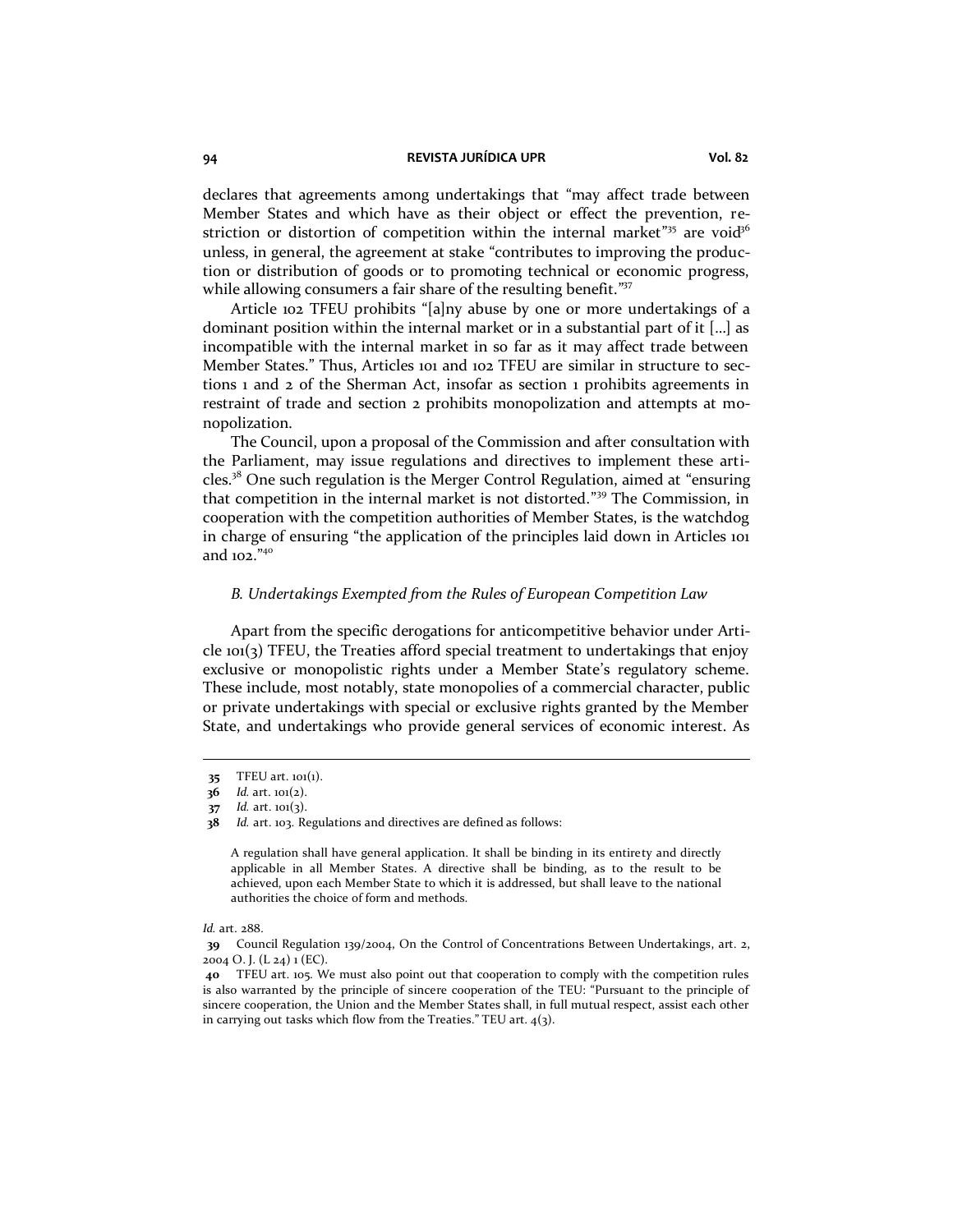we will see, these types of undertakings are not exempt from the competition rules of the Treaties: they just have to comply with a special set of rules provided for in the Treaties.

The Treaties recognize the prior existence of state monopolies of a commercial character. Many public utilities fall under this label. Article 37 of the TEU mandates Member States to adjust national monopolies of a commercial character run or controlled directly or indirectly by the Member State "so as to ensure that no discrimination regarding the conditions under which goods are procured and marketed exists between nationals of Member States."<sup>41</sup>

We will consider the Treaties's treatment of general services of economic interest in the next section, but first, we would like to mention briefly the other special situation where the Treaties provide an exception to the general application of the antitrust rules: the regulation of State aid. Article 107 of the TFEU declares economic protectionist measures favoring intra-state undertakings to be incompatible with the internal market.<sup>42</sup> Article 107(2) lists State aid compatible with the internal market, such as aid provided to compensate the damage caused by natural disasters and Article  $107(3)$  TFEU lists State aid which may be compatible with the internal market, such as "aid to promote the economic development of areas where the standard of living is abnormally low or where there is serious underemployment."<sup>43</sup> The Commission strictly monitors the State aid system for incompatibility with the internal market. It determines whether the State aid measure in fact or potentially distorts competition in such a way as to affect trade between Member States. In the next sections, we will explore the application of the Treaties's competition rules to electric public utilities as implemented by both the Commission and the Court of Justice of the European Union (ECJ).

**<sup>41</sup>** TEU art. 37(1). We must note that this article represents a specific application of the principle of non-discrimination of the TFEU, which states: "Within the scope of application of the Treaties, and without prejudice to any special provisions contained therein, any discrimination on grounds of nationality shall be prohibited." TFEU art. 18.

**<sup>42</sup>** Specifically, it states:

Save as otherwise provided in the Treaties, any aid granted by a Member State or through State resources in any form whatsoever which distorts or threatens to distort competition by favouring certain undertakings or the production of certain goods shall, in so far as it affects trade between Member States, be incompatible with the internal market.

TFEU art.  $107(1)$ **43** *Id.* art. 107(3)(a).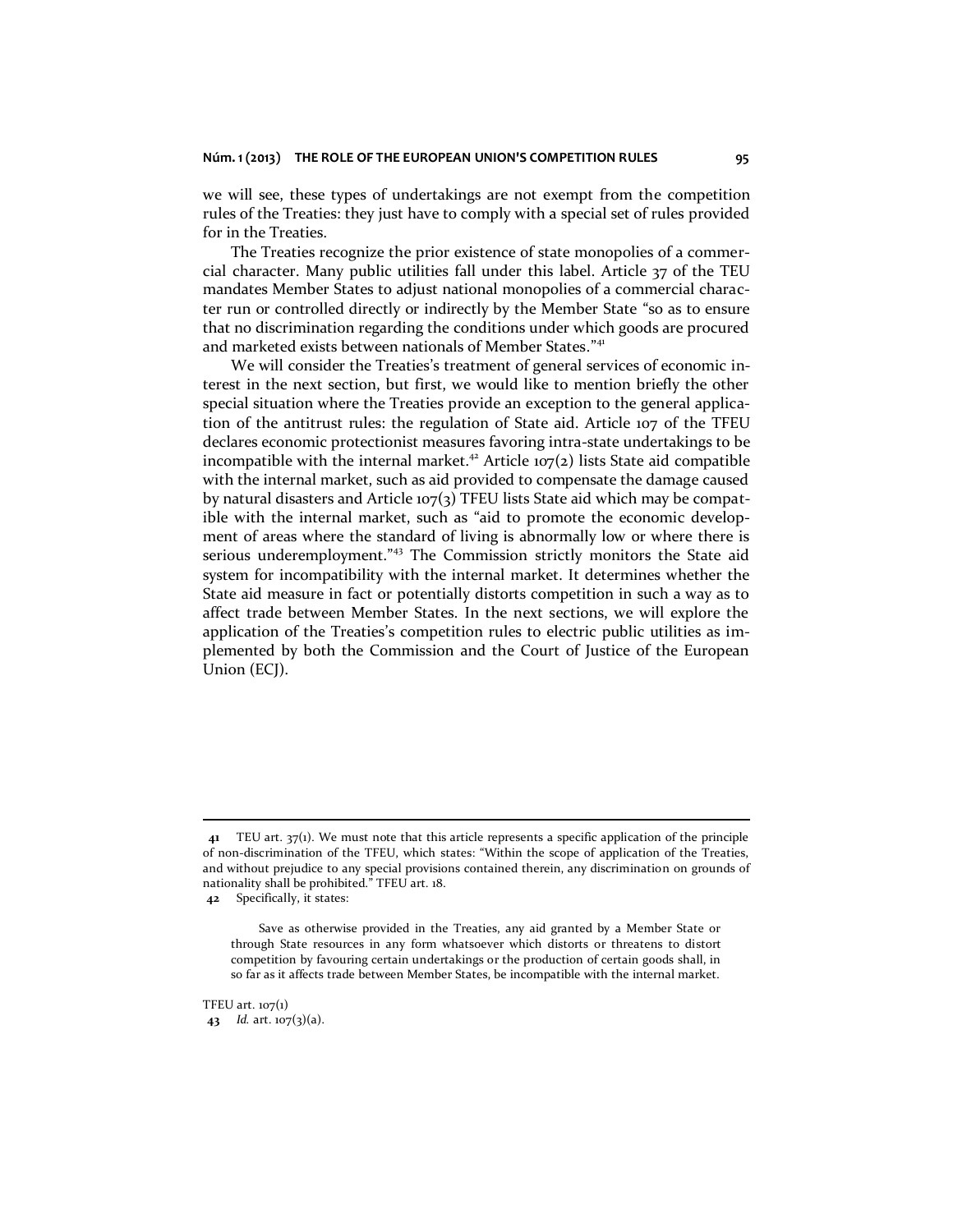*C. Vertically-Integrated Electric Public Utilities as Providers of General Services of Economic Interest*

European Law affords special treatment to undertakings that provide *services of general economic interest*. Article 14 of the Treaty on the Functioning of the European Union (TFEU) states very clearly that:

Without prejudice to Article 4 of the Treaty on European Union or to Articles 93, 106 and 107 of this Treaty, and *given the place occupied by services of general economic interest in the shared values of the Union as well as their role in promoting social and territorial cohesion*, the Union and the Member States, each within their respective powers and within the scope of application of the Treaties, shall take care that such services operate on the basis of principles and conditions, particularly economic and financial conditions, which enable them to fulfill their missions. The European Parliament and the Council, acting by means of regulations in accordance with the ordinary legislative procedure, shall establish these principles and set these conditions without prejudice to the competence of Member States, in compliance with the Treaties, to provide, to commission and to fund such services."<sup>44</sup>

The TEU and the TFEU do not define the term *services of general economic interest*. Article 106(1) TFEU mentions "public undertakings and undertakings to which Member States grant special or exclusive rights," while Article  $106(2)$ TFEU speaks of "undertakings entrusted with the operation of services of general economic interest or having the character of a revenue-producing monopoly."45 Neither article defines these terms. Article 106 TFEU mandates that these types of undertakings "shall be subject to the rules contained in the Treaties, in particular to the rules of competition, insofar as the application of such rules does not obstruct the performance, in law or in fact, of the particular tasks assigned to them." <sup>46</sup> Moreover, Article 106(3) TFEU gives the Commission power to "ensure the application of the provisions of this Article and shall, where necessary, address appropriate directives or decisions to Member States." Finally, the interpretation of Article 14 TEU is subject to Protocol 26, where the Member States reserved for themselves wide latitude in the interpretation and compliance with that Article.<sup>47</sup>

**<sup>44</sup>** *Id.* art. 14 (emphasis added).

**<sup>45</sup>** *Id.* art. 106(2).

**<sup>46</sup>** *Id.* art. 106. *See also* Protocol (No. 26) on Services of General Interest, 2008 O.J. 115 (EC), *available at* http://eur-lex.europa.eu/LexUriServ/LexUriServ.do?uri=CELEX:12008M/PRO/26:EN:HTML. **47** Protocol 26 consists of two articles that read as follows:

Article 1

The shared values of the Union in respect of services of general economic interest within the meaning of Article 14 of the Treaty on the Functioning of the European Union include in particular: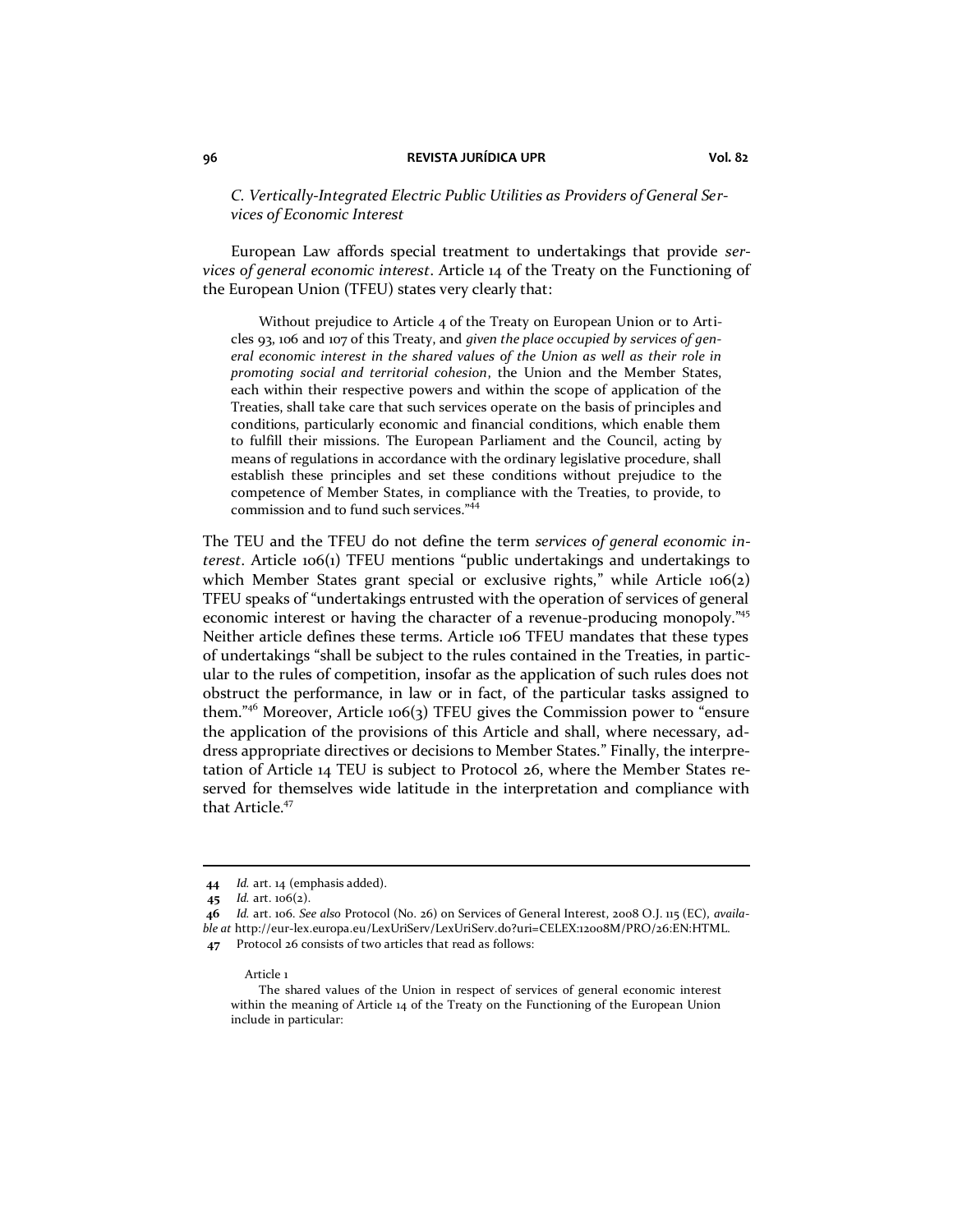Since the Treaties do not define *services of general economic interest*, the European Commission (Commission) and the Court of Justice for the European Union (E.C.J.) have been left with the difficult task of providing legal meaning to this concept. <sup>48</sup> The Commission, in its Green Paper on Services of General Interest, explained that:

[T]here is broad agreement that the term refers to services of an economic nature which the Member States or the Community subject to specific public service obligations by virtue of a general interest criterion. The concept of services of general economic interest thus covers in particular certain services provided by the big network industries such as transport, postal services, energy and communications. However, the term also extends to any other economic activity subject to public service obligations.<sup>49</sup>

In paragraph 14 of the *Corbeau* case,<sup>50</sup> the ECJ went further, in saying that Member States may grant undertakings providing services of general economic interests:

[E]xclusive rights which may hinder the application of the rules of the Treaty on competition in so far as restrictions on competition, or even the exclusion of all competition, by other economic operators are necessary to ensure the performance of the particular tasks assigned to the undertakings possessed of the exclusive rights. $51$ 

Regarding Belgium's postal monopoly, the ECJ held that "it cannot be disputed that the Régie des Postes is entrusted with a service of general economic interest consisting in the obligation to collect, carry and distribute mail on behalf of all users throughout the territory of the Member State concerned, at uniform tariffs and on similar quality conditions, irrespective of the specific situations or the

The provisions of the Treaties do not affect in any way the competence of Member States to provide, commission and organise non-economic services of general interest.

#### *Id.*

- **50** Case C-320/91, Roi v. Corbeau, 1993 E.C.R. I-2533.
- **51** *Id.* ¶ 14.

<sup>-</sup> the essential role and the wide discretion of national, regional and local authorities in providing, commissioning and organising services of general economic interest as closely as possible to the needs of the users;

<sup>-</sup> the diversity between various services of general economic interest and the differences in the needs and preferences of users that may result from different geographical, social or cultural situations;

<sup>-</sup> a high level of quality, safety and affordability, equal treatment and the promotion of universal access and of user rights.

Article 2

**<sup>48</sup>** *See Commission Green Paper on Services of General Interest,* COM (2003) 270 final (Jul. 21, 2003).

**<sup>49</sup>** *Id.* ¶ 17.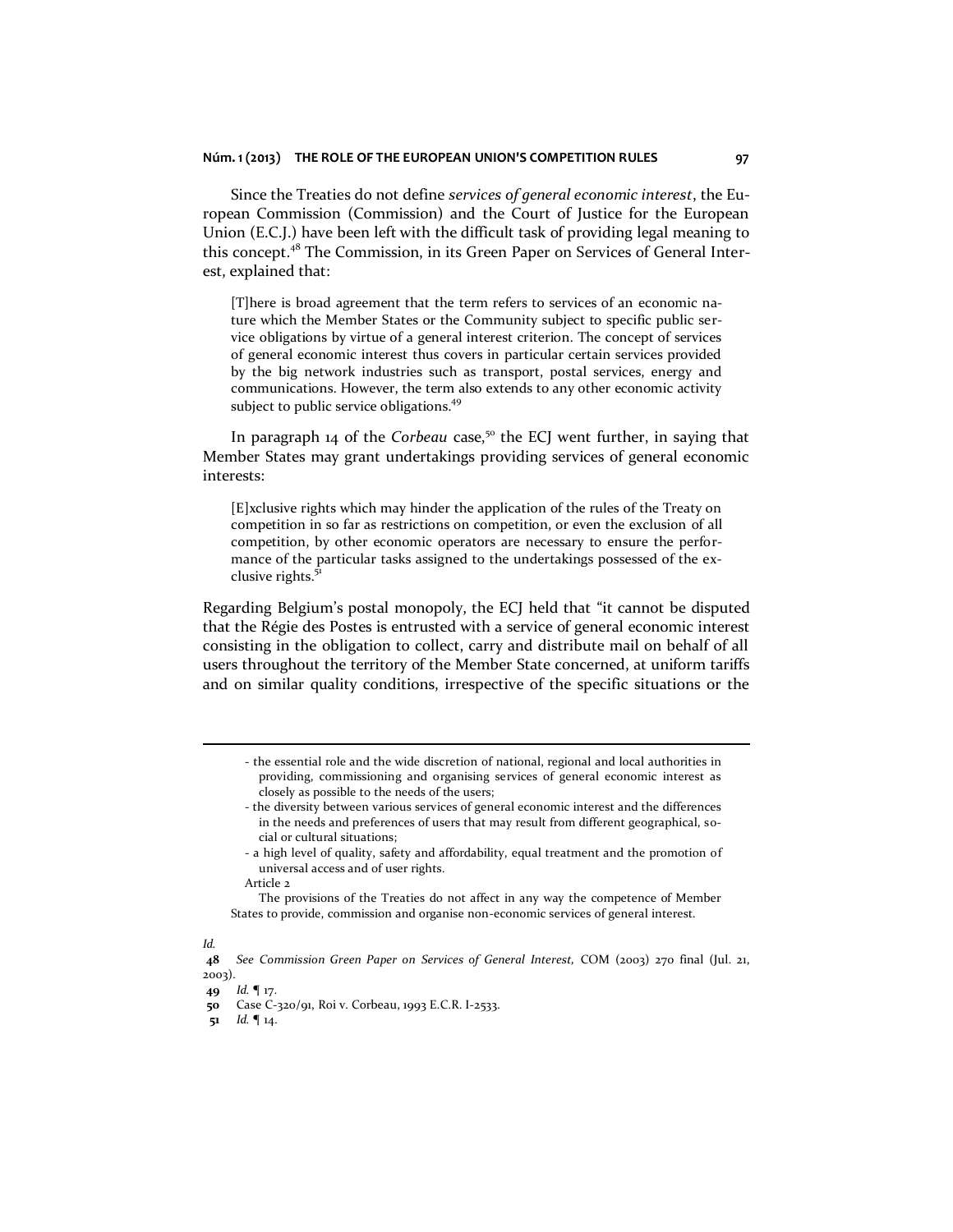degree of economic profitability of each individual operation."<sup>52</sup> Thus, in *Corbeau*, the ECJ not only identified *universal service* as one of the public service obligations concomitant with the provision of general services of economic interest, but it also interpreted narrowly the extension of the monopoly rights to services outside the scope of the public service obligations entrusted by the Member State.

The question remained whether electricity producers and system operators were *services of general economic interest*. In the *Ijssecentrale* Decision,<sup>53</sup> the Commission, for the first time, took the position that both the electric power producers and the electric system administrator<sup>54</sup> provided *services of general economic interest* (in that case, the universal service). As such, the construction by the ECJ of Article 106 TFEU (former Article 86 EC) must apply to electric public utilities.<sup>55</sup> The political process leading to the First Electricity Directive in 1996<sup>56</sup> crystallized this position when, in Article  $3(2)$  of that Directive, the Council stated:

[M]ember States may impose on undertakings operating in the electricity sector, in the general economic interest, *public service obligations which may relate to security, including security of supply, regularity, quality and price of supplies and to environmental protection*. Such obligations must be clearly defined, transpar-

**<sup>52</sup>** *Id.* ¶ 15. The E.C.J. interpreted narrowly the monopoly rights afforded to the *Regie de Postes* and held that Mr. Corbeau could not be criminally liable for providing private mailbox services because these services were *dissociable* from the services of general economic interest entrusted to them.

**<sup>53</sup>** Commission Decision 91/50, Relating to a proceeding under Article 85 of the EEC Treaty, 1991 O.J. (L 028) 0032, *available at* http://eur-lex.europa.eu/LexUriServ/LexUriServ.do?uri=CELEX:31991D 0050:EN:HTML.

**<sup>54</sup>** SEP, a system operator owned by the electric producers in the Netherlands, was entrusted by law:

To draw up a joint Electricity Plan; to operate (principally in the capacity of an owner) the 380/220 kV grid; to conclude agreements with foreign electricity undertakings concerning imports and exports and the use of international interconnections; to arrange the joint purchase of fuels for the purpose of generation; to pool energy and generation costs; [and] to make the best possible use of domestic electricity generation.

*Id*. **[** 2(3).

**<sup>55</sup>** The Commission took the stance that a cooperation agreement among SEP and the public electric producers that owned it was "an infringement of Article 85(1) of the Treaty in so far as it has as its object or effect the restriction of imports by private industrial consumers and of exports of production outside the field of public supply, by distributors and private industrial consumers, including autogenerators." *Id.* ¶ 54.

**<sup>56</sup>** Directive 96/92, of the European Parliament and of the Council of 19 December 1996 concerning common rules for the internal market in electricity, 1996 O.J. (L 27) 20, *available at* http://eur-lex.europa.eu/LexUriServ/LexUriServ.do?uri=OJ:L:1997:027:0020:0029:EN:PDF.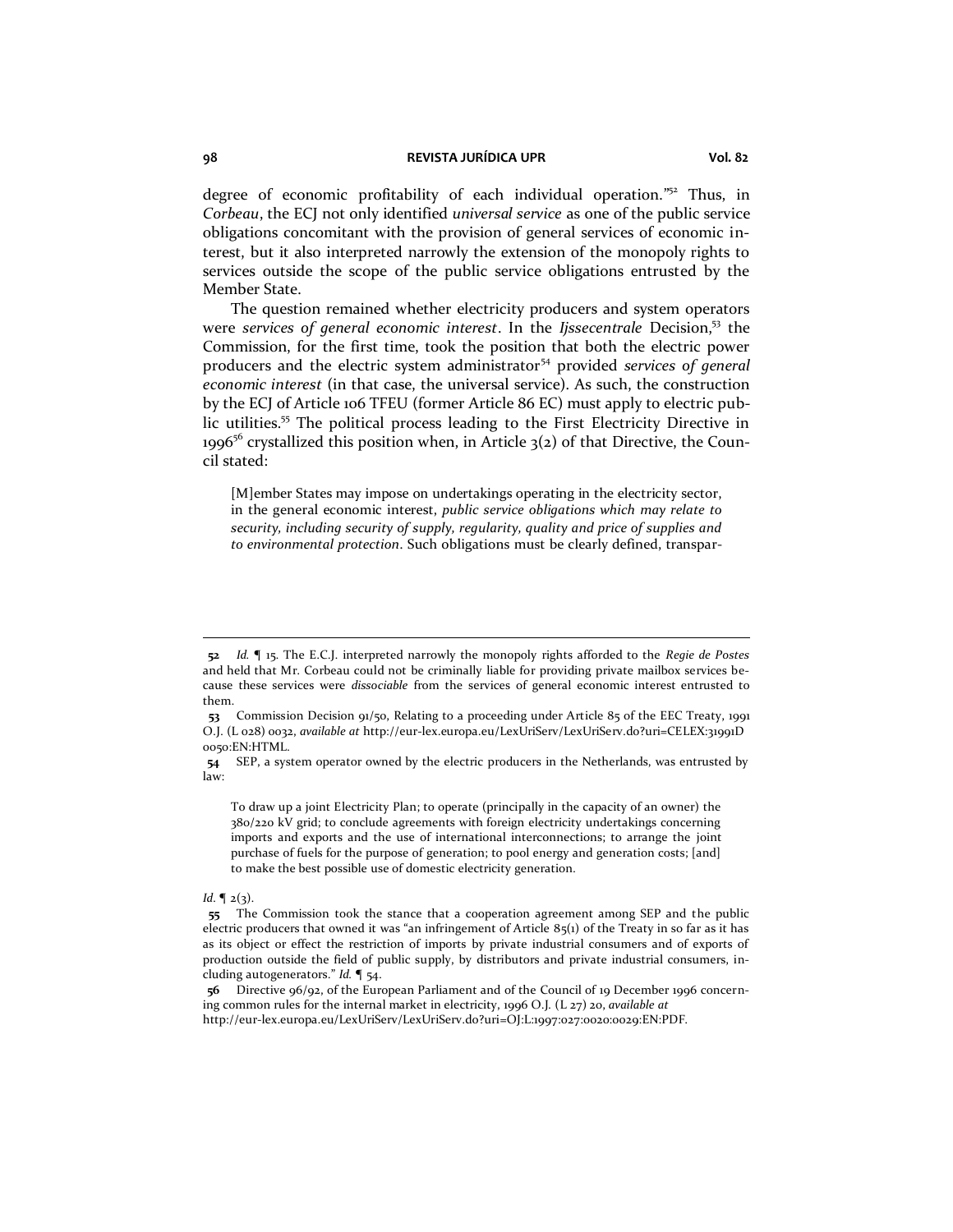ent, non-discriminatory and verifiable; they, and any revision thereof, shall be published and notified to the Commission by Member States without delay.<sup>57</sup>

Thus, security of supply and environmental protection —competences reserved by Member States— are amongst the categories of public service obligations that may be used by Member States to exempt electric public utilities from the reach of the obligations set forth in the Directive. Furthermore, Article  $3(3)$  of the Directive makes clear that:

[M]ember States may decide not to apply the provisions of Articles 5, 6 [giving Member States choice between and authorization and a tendering procedure for the construction of new generating capacity], 17, 18 [giving Member States choice between a negotiated and a "single buyer" method of third party access to the electrical system] and 21 [mandating Member States to allow direct electric line connections] insofar as the application of these provisions would obstruct the performance, in law or in fact, of the obligations imposed on electricity undertakings in the general economic interest *and insofar as the development of trade would not be affected to such an extent as would be contrary to the interests of the Community*. The interests of the Community include, *inter alia*, competition with regard to eligible customers [wholesale, final customers in electricity and distribution companies].<sup>58</sup>

Moreover, Article 24 of the Directive allows Member States to take safeguard measures (*i.e.*, close down to competition) in the "event of a sudden crisis in the energy market and where the physical safety or security of persons, apparatus or installations or system integrity is threatened." <sup>59</sup> The message of the First Electricity Directive to the Commission was clear: the liberalization of the electric sector of the economy will be achieved by legislation and will fall in the hands of the Member States. The impetus gained by the Commission during the deregulation of the telecommunications sector era had to cede to the principle of subsidiarity.<sup>60</sup>

Under the principle of subsidiarity, in areas which do not fall within its exclusive competence, the Union shall act only if and in so far as the objectives of the proposed action cannot be sufficiently achieved by the Member States, either at central level or at regional and local level, but can rather, by reason of the scale or effects of the proposed action, be better achieved at Union level.

The institutions of the Union shall apply the principle of subsidiarity as laid down in the Protocol on the application of the principles of subsidiarity and proportionality. National Parliaments ensure compliance with the principle of subsidiarity in accordance with the procedure set out in that Protocol.

TEU art. 5(3); *See also* TAKIS TRIDIMAS, THE GENERAL PRINCIPLES OF EU LAW (2nd ed. 2006).

**<sup>57</sup>** Directive 2003/54, of the European Parliament and the Council of 26 June 2003 concerning common rules for internal market in electricity and repealing Directive 96/92/EC, art. 3.2, 2003 O.J. (L 176) 37 (emphasis added).

**<sup>58</sup>** *Id.* art. 3.8.

**<sup>59</sup>** *Id.* art. 24.

**<sup>60</sup>** The Treaty of European Union states: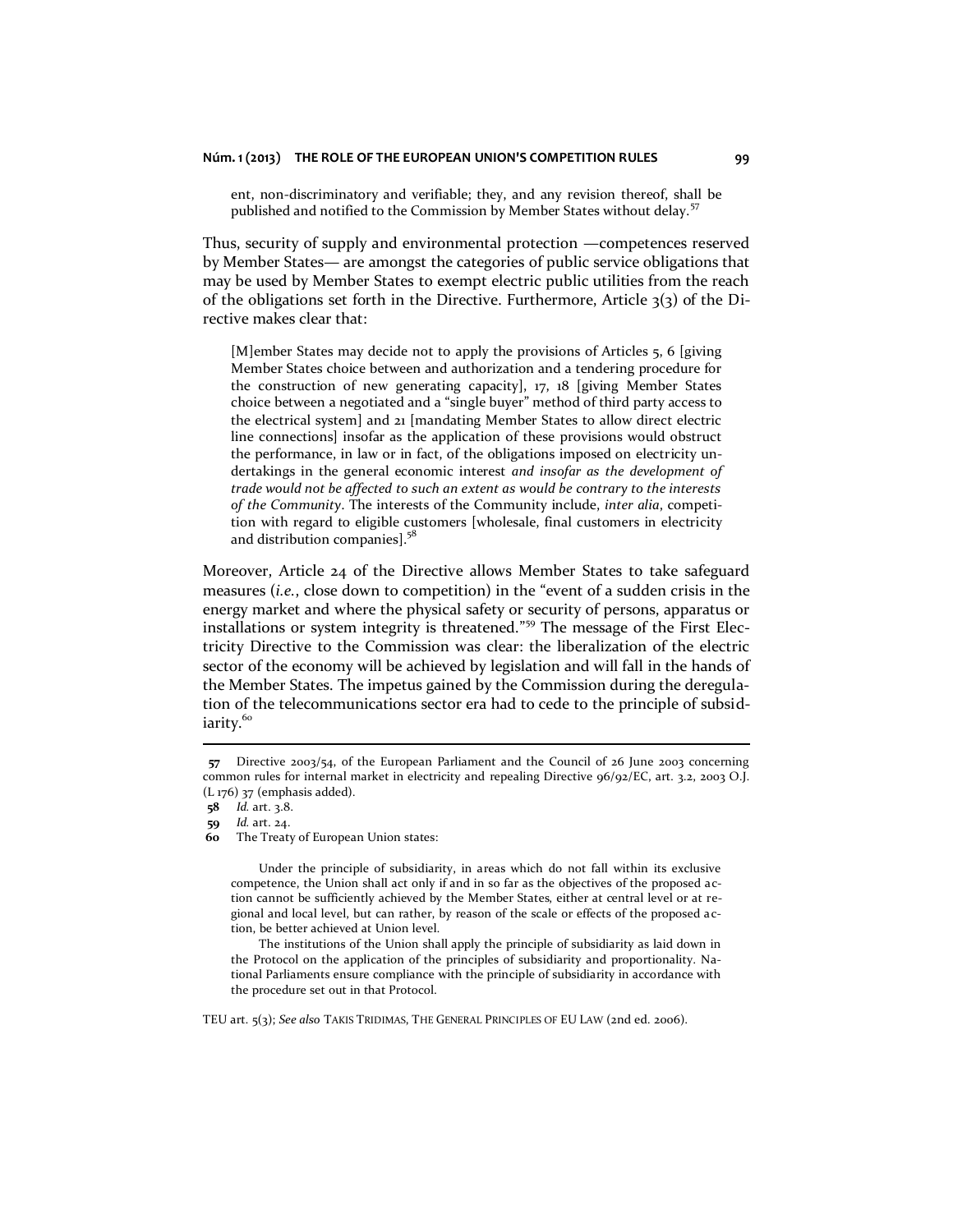At present, electric public utilities and their monopolistic behavior are not only protected by the Treaties, but also by European legislation. Since the Treaty of Rome, the European Union has been known for its strong competition policy. Why did the Founders permit the apparent contradiction of allowing revenueproducing monopolies that provide services of general economic interest to exist within the EU's strong competition policy? In other words, one must question ultimately why the EU, which since its inception aimed at creating an internal market based on a "highly competitive social market economy,"<sup>61</sup> allows for special treatment of undertakings that are the antithesis of competition: monopolies.

### *D. The Regulation of the Electric Energy Sector under the Treaties*

It is interesting to note that founding treaties of the now European Union dealt with the subject of energy, namely coal (Carbon and Steel Community) and atomic energy (Euratom). However, the electric energy market was not mentioned and was relegated to the precepts of the common market under the Treaty of Rome. Despite early case law establishing the fact that electricity was a good and not a service,<sup>62</sup> the electric markets in Europe were, and still are controlled by isolated monopolies with high import and export restrictions on the free flow of electricity. We must remember that Article  $90(3)$  of the Treaty of Rome (now Article 106(3) TFEU)<sup>63</sup> gave the Commission the power to ensure that providers of general services of economic interest complied with the rules of competition of the Community's common market by issuing Directives and Decisions addressed to the Member States.<sup>64</sup>

A true internal market entails a true internal market in energy, for energy is an essential input in the production process. A fractured and price-differentiated

1. In the case of public undertakings and undertakings to which Member States grant special or exclusive rights, Member States shall neither enact nor maintain in force any measure contrary to the rules contained in this Treaty, in particular to those rules provided for in Article 7 and Articles 85 to 94.

2. Undertakings entrusted with the operation of services of general economic interest or having the character of a revenue-producing monopoly shall be subject to the rules contained in this Treaty, in particular to the rules on competition, in so far as the application of such rules does not obstruct the performance, in law or in fact, of the particular tasks assigned to them. The development of trade must not be affected to such an extent as would be contrary to the interests of the Community.

3. The Commission shall ensure the application of the provisions of this Article and shall, where necessary, address appropriate directives or decisions to Member States.

**<sup>61</sup>** TEU art. 3(3).

**<sup>62</sup>** Case 6/64, Costa v. ENEL, 1964 E.C.R. 585. *available at* http://eur-lex.europa.eu/LexUriServ/Lex UriServ.do?uri=CELEX:61964CJ0006:EN:PDF.

**<sup>63</sup>** TFEU art. 106(3).

**<sup>64</sup>** Treaty of Rome art. 90 reads as follows: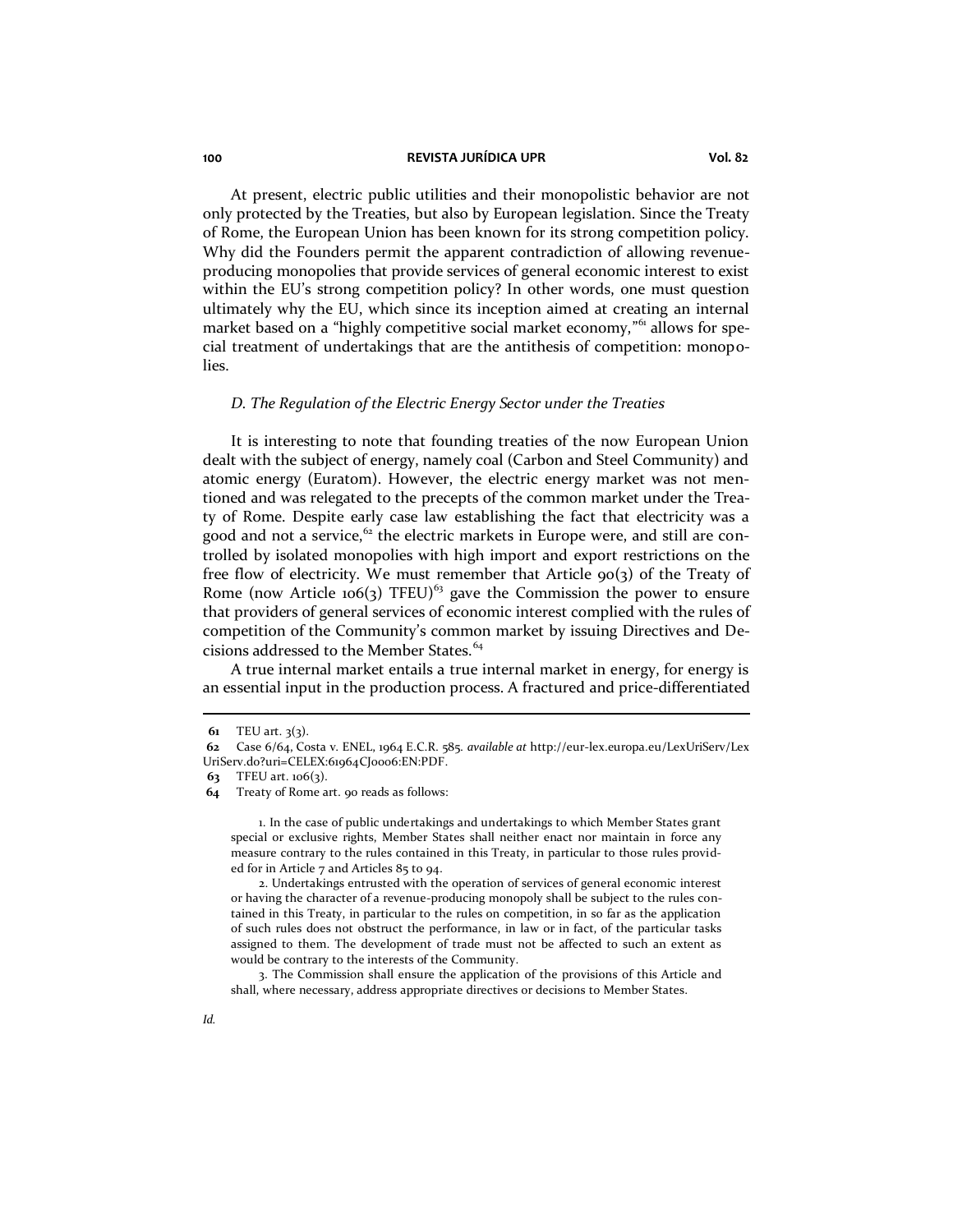access to the flow of electric energy will not permit producing firms to compete effectively against each other in terms of price, and that, in and of itself, produces a *détente* in the free movement of goods. In other words, similar products manufactured with radically different energy costs will not make it into the shelves of retailers in Member States that can produce these products at lower energy costs.

As we will see, up until the 1990s, the Commission was at best timid in applying the competition rules to the electric energy sector of the economy. Member States, under their sovereign powers, have defended the traditional monopolistic structure of their electric energy sector citing the strategic relevance of such sector in the welfare and social cohesion of their population. During the same time span, the Commission nonetheless tested the limits of monopolistic powers in other services of general economic interest such as telecommunications.<sup>65</sup> The ECJ also made important pronouncements regarding the interaction and compatibility of monopolistic services of general economic interest, and the pro-competition rules aimed at achieving the Community's internal market.<sup>66</sup>

In the 1990s, the Commission took aim against the electric market sector by way of Decisions against Member States, and by a haphazard process that culminated in the promulgation of Directive 92/96, the first internal energy market directive.<sup>67</sup> The second electric market directive followed in 2003<sup>68</sup> and the third electric market directive made its debut 2009.<sup>69</sup> Later, we will see the effects of the Electricity Directives in the Commission's efforts to apply the competition rules to electric public utilities. In the meantime, the energy sector found its way into the Treaty of Lisbon<sup>70</sup> by the addition of a new Energy title into the TFEU.

The Treaty of Lisbon explicitly acknowledged the energy sector of the economy for the first time in the evolution of the Treaties. First, Article  $4(2)(i)$  TFEU made explicit the assumed fact that energy was a shared competence between the EU and the Member States.<sup>71</sup> Second, the TFEU introduced the new Title XXI on energy that added Article 194 to the Treaty. Article 194 TFEU gives power to

**<sup>65</sup>** *See Commission Green Paper on the Development of the Common Market for Telecommunications Services and Equipment,* COM (87) 290 final (Jun. 30, 1987); Commission Directive 90/388 EC on competition in the markets for telecommunication services, 1990 O.J. (L 192) 10.

**<sup>66</sup>** PETER CAMERON, COMPETITION IN ENERGY MARKETS 473 (2nd ed. 2007); *See,also*, Case C-18/88, RTT v. GB, 1991 E.C.R. I-5973 (granting of exclusive ancillary rights to public telephone monopoly); Case C-320/91, Roi v. Corbeau, 1993 E.C.R. I-2533.

**<sup>67</sup>** Directive 96/92, of the European Parliament and of the Council of 19 December 1996 concerning common rules for the internal market in electricity, 1996 O.J. (L 27) 20, *available at* http://eurlex.europa.eu/LexUriServ/LexUriServ.do?uri=OJ:L:1997:027:0020:0029:EN:PDF.

**<sup>68</sup>** Directive 2009/72, of the European Parliament and of the Council of 13 July 2009 Concerning Common Rules for the Internal Market in Electricity and Repealing Directive 2003/54/EC, 2009 O.J. (L 211) 55, *available at* http://eur-lex.europa.eu/LexUriServ/LexUriServ.do?uri=OJ:L:2009:211:0055:009 3:EN:PDF.

**<sup>69</sup>** *Id.*

**<sup>70</sup>** Treaty of Lisbon Amending the Treaty on European Union and the Treaty Establishing the European Communities, Dec. 13, 2007, 2007 O.J. (C 306) 1.

**<sup>71</sup>** TFEU art. 4(2)(i).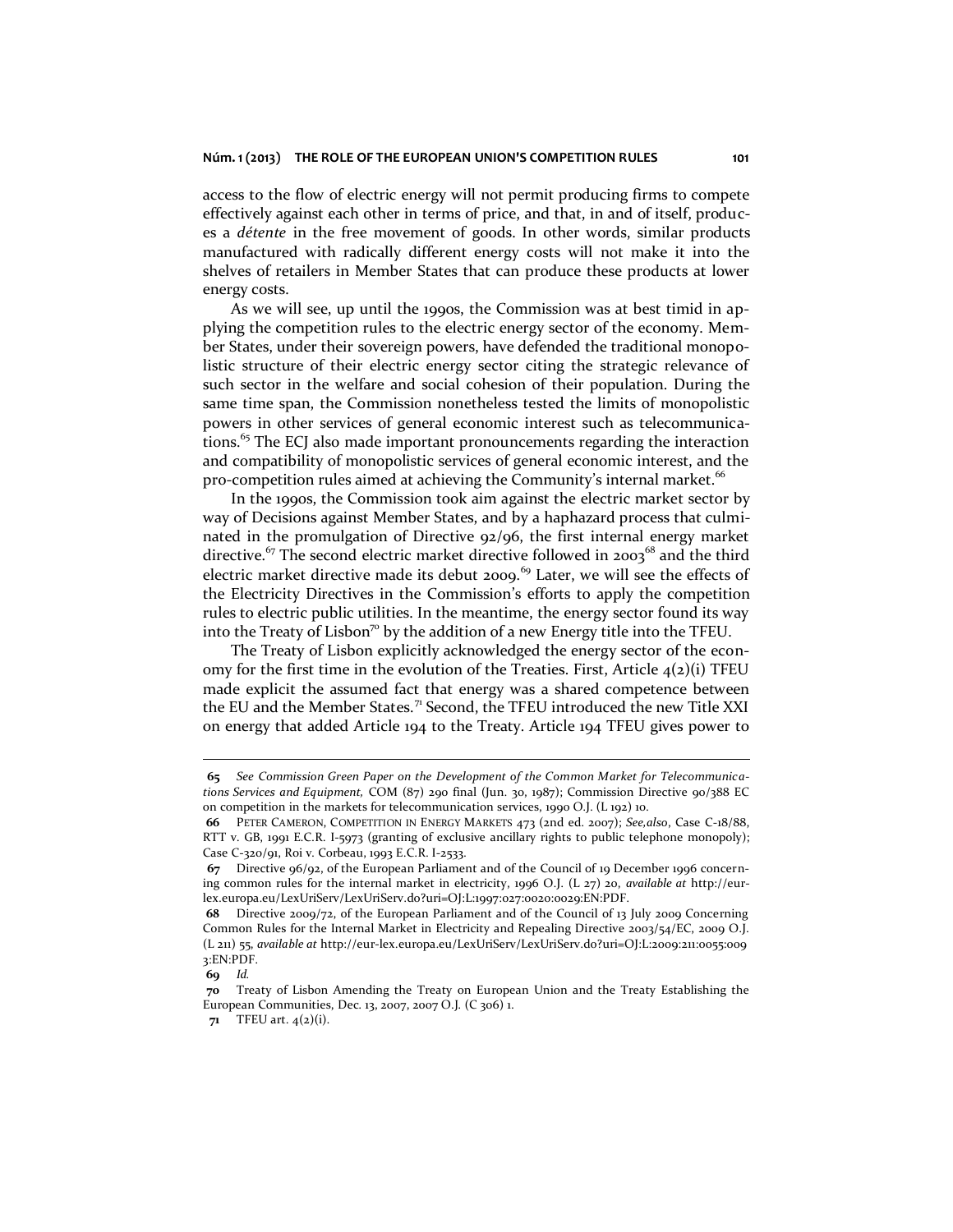the Parliament and Council, in accordance with the ordinary legislative procedure, to introduce legislation (Regulations or Directives) in order to: "(a) ensure the functioning of the energy market; (b) ensure security of energy supply in the Union; (c) promote energy efficiency and energy saving and the development of new and renewable forms of energy; and (d) promote the interconnection of energy networks."<sup>72</sup> Thus, the Treaty of Lisbon gave the energy sector an express legal basis to legislate, aside from the internal market legal basis of Article 114 TFEU.

Interestingly, such legislative power does not take away from the powers of the Commission to issue Directives and Decisions to Members States, in accordance with Article  $106(3)$  TFEU. It remains uncertain whether the Commission (acting alone) will ever use again the legal basis provided in Article 106(3) TFEU, given the fact that the new Article 194 TFEU comes with the democratic blessing of the ordinary legislative procedure and expressly deals with the interconnection of networks, which until then had been the sole reign of the Commission in its administration of the competition rules of Articles 101 *et seq*.

Moreover, the Treaty of Lisbon gives the EU certain responsibilities in several areas related to the energy sector. Article 122 TFEU gives the Council (by qualified majority voting) the power to take emergency action if there is a severe disruption in the supply of fuel necessary to fulfill the energy needs of Member States. Article 170 TFEU mandates the EU to "contribute to the establishment and development of trans-European networks in the areas of transport, telecommunications and energy infrastructures."<sup>73</sup> Finally, Article 192(2)(c) TFEU gives the Council, acting unanimously, the power to adopt "measures significantly affecting a Member State's choice between different energy sources and the general structure of its energy supply."74

# *E. Competition Law and the Regulation of Electric Public Utilities Prior to the First Electricity Directive*

The fact that the energy sector is now expressly regulated in both the TFEU and the Electricity Directives does not mean that energy was outside the reach of the original treaties, as some have argued in the past. The regulation of the electric sector started when the ECJ defined electric energy as a good subject to the Treaty's provision on the free movement of goods. In *Costa v. ENEL*, <sup>75</sup> the ECJ found certain aspects of an Italian law nationalizing the electric energy sector to be incompatible with the principles of the Treaty of Rome. The case is mostly known for the introduction of the concept of *direct effect* into community law. However, the ECJ also found that the Italian law violated the rights of establish-

**<sup>72</sup>** TFEU art. 194.

**<sup>73</sup>** TFEU art. 170.

**<sup>74</sup>** TFEU art. 192(2)(c).

**<sup>75</sup>** Case 6/64, Costa v. ENEL, 1964 E.C.R. 585.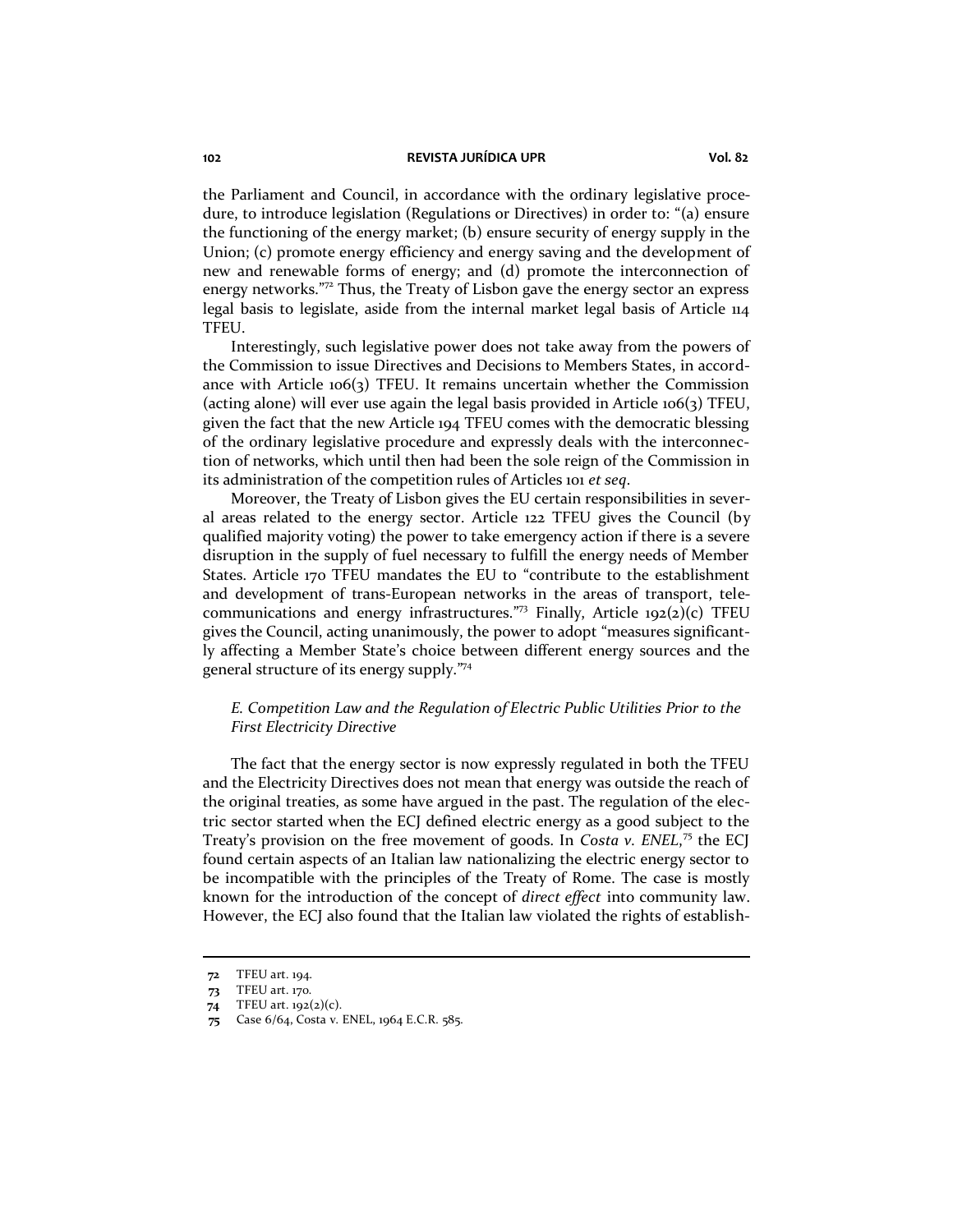#### **Núm. 1 (2013) THE ROLE OF THE EUROPEAN UNION'S COMPETITION RULES 103**

ment and the free movement of goods, thus assuming that electricity was a good susceptible to the rules on the free movement of goods.

Given the fact that *Costa v. ENEL* had not ruled expressly that electricity was a good, some Member States insisted that the electric sector was not subject to the Treaty. In the *Almelo* case, <sup>76</sup> the ECJ restated the legal status of electricity as a good. Notwithstanding, Italy continued to claim that electricity was a *service* and not a *good* in order to take electricity outside the scope of Articles 28-31 EEC, which regulates the free movement of goods.<sup> $7$ </sup> Their argument was that electricity is an effect coming from a process, that it has no substance, that it cannot be stored and that it has no economic existence in and of itself and it is a service that is used by others in their processes. As such, it is more a service than a good. In fact, the engineering literature refers to the sale of electricity as a service. The ECJ rejected that argument, citing *Almelo* with approval. Thus, electricity is a good under European Law subject to the rules on the free movement of goods.

*Costa v. ENEL* also provided the ECJ's first interpretation of Member States duties regarding their state monopolies of a commercial character under Article 37 of the Treaty of Rome. The Italian nationalizing law at stake in *Costa v. ENEL* was a new measure creating a monopoly of a commercial character, which was prohibited by Article  $37(1)$  of the Treaty of Rome. However, the ECJ ruled that the Article "does not prohibit the creation of any State monopolies, but merely those of a 'commercial character', and then only in so far as they tend to introduce the cases of discrimination [regarding the conditions under which goods are procured and marketed between nationals of Member States]."78 Since the electric transmission networks of Member States are interconnected with networks in other Member States, the preconditions for the potential discrimination in the purchase and sale of electricity by ENEL were in place, and therefore, the Italian measure was found to be incompatible with the Treaty of Rome. Moreover, in the 1976 *Manghera* case, the ECJ took the firm position that after 1969, national monopolies of a commercial character had to be adjusted to eliminate the exclusive right to import from other Members States.<sup>79</sup>

Thus, Member States can grant exclusive rights to undertakings of a commercial nature, provided they comply with Articles 37 and 106 TFEU. Article

**<sup>76</sup>** Case C-393/92, Municipality of Almelo v. NV Energiebedrijf Ijsselmij, 1994 E.C.R. I-1485. The Court stated: "In Community law, and indeed in the national laws of the Member States, it is accepted that electricity constitutes a good within the meaning of Article 30 of the Treaty. Electricity is thus regarded as a good under the Community's tariff nomenclature (code CN 27.16)." *Id.* ¶ 28. Furthermore, in the judgment in *Case 6/64, Costa v. ENEL*, 1964 E.C.R. 1141, the Court accepted that electricity may fall within the scope of Article 37 of the Treaty.

**<sup>77</sup>** Case C-158/94, Commission v. Italy, 1997 E.C.R. I-5789, *available at* http://curia.europa.eu/juri s/showPdf.jsf?text=&docid=43428&pageIndex=0&doclang=EN&mode=lst&dir=&occ=first&part=1&cid =4152996.

**<sup>78</sup>** *Id*. at 5800.

**<sup>79</sup>** Case 59/75, Pubblico Ministero v. Flavia Manghera, 1976 E.C.R. 91 (concerning the exclusive import rights by the State monopoly on manufactured tobacco), *available at* http://eurlex.europa.eu/LexUriServ/LexUriServ.do?uri=CELEX:61975CJ0059:EN:PDF.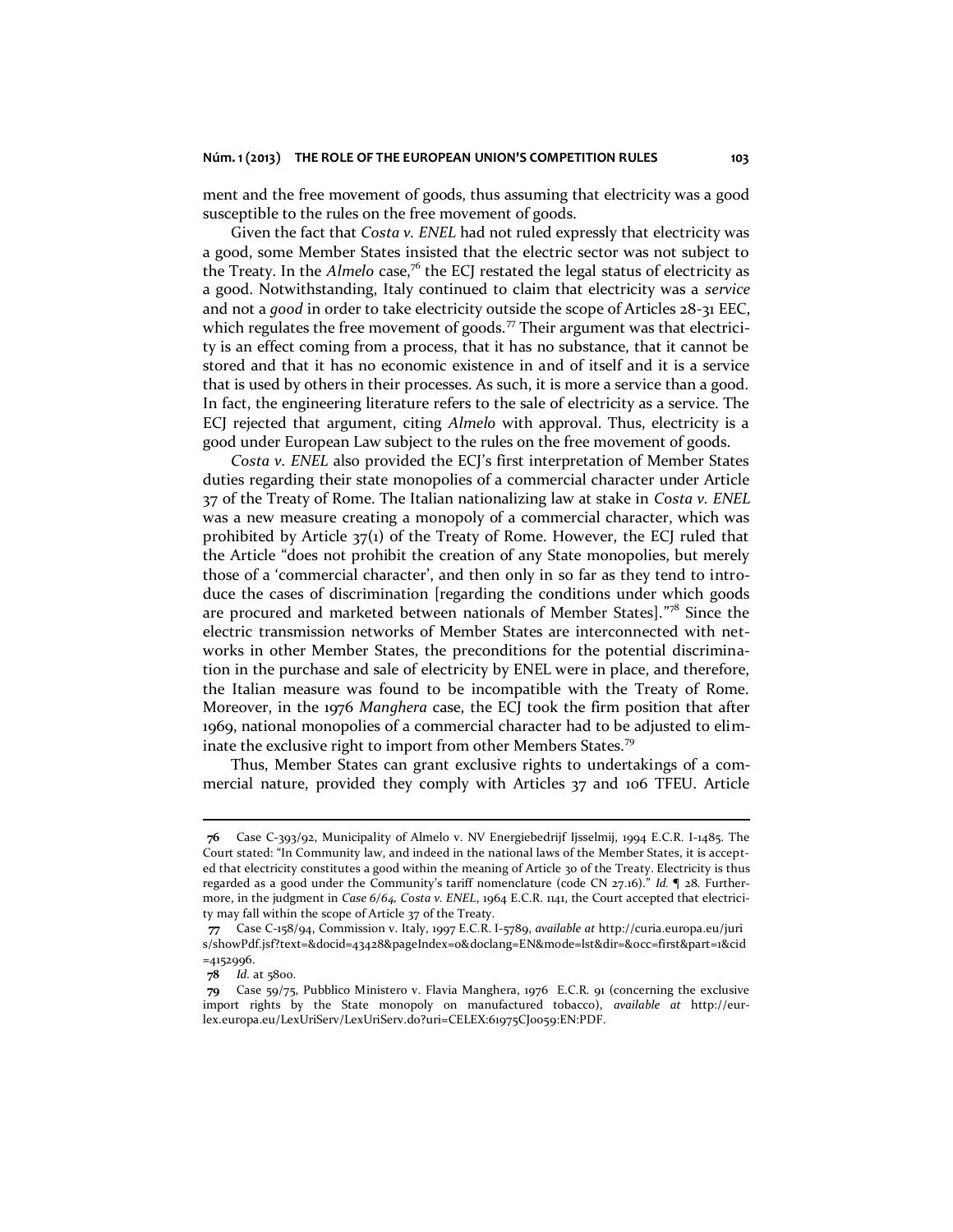106(1) implicitly recognizes the rights of Member States to grant such exclusive rights to undertakings and Article 37 mandates Member States not to adopt or maintain any measures with regards to such undertakings that are contrary to the provisions of the Treaty, including rules relating to discrimination on the grounds of nationality and the rules of competition.

However, Article 106(2) TFEU provides a possible exemption to the general rule of Article 106(1) TFEU. It provides that the rules of competition shall be applied to undertakings with exclusive rights that provide services of general economic interest "in so far as the application of such rules does not obstruct the performance, in law or in fact, of the particular tasks assigned to them."<sup>80</sup> As we shall see, one such rule is the universal service obligation or the duty to serve all customers within a geographic area. Undertakings have invoked this derogation when accused of infringement of Articles 34, 35 and 37 TFEU on the free movement of goods.

Thus, up to the 1970s, the ECJ had ruled that: (1) electricity was a good for purposes of the Treaty, and that (2) Member States could not create new monopolies in electricity with exclusive rights as to the importation and exportation of energy, since that would be contrary to the Treaty's principles on the free movement of goods.

Electric utilities that operate as for-profit monopolies are characterized by a series of exclusive rights. These rights can be categorized as follows:

- 1) Exclusive rights to import and export electricity from their exclusive geographic territory of operation. (These rights have raised issues regarding the free movement of goods.)
- 2) Exclusive rights for the transmission and distribution of electricity within their exclusive geographic territory. (These rights may raise issues of barriers of entry and abuse of a dominant position under Article 102 TFEU.)
- 3) Exclusive rights to produce electricity in their exclusive territory. (These rights may raise issues of rights of establishment for undertakings wishing to introduce new generation of electricity under Article 56 TFEU.)
- 4) Exclusive access to their transmission and distribution networks. (These rights may raise issues of the free movement of goods, barriers of entry, and abuse of a dominant position under Article 102 TFEU.)
- 5) Other exclusive rights such as exclusive marketing rights.

These exclusive rights may raise issues under Articles 37, 101 and 102 TFEU which may need to be derogated under the provisions of Article  $106(z)$  TFEU by proving that the exclusive right is necessary to comply with the public service obligations. In the electricity sector, the Commission and the ECJ have not tested how

**<sup>80</sup>** TFEU art. 106(2), *available at* http://eur-lex.europa.eu/LexUriServ/LexUriServ.do?uri=OJ:C:201 0:083:0047:0200:en:PDF.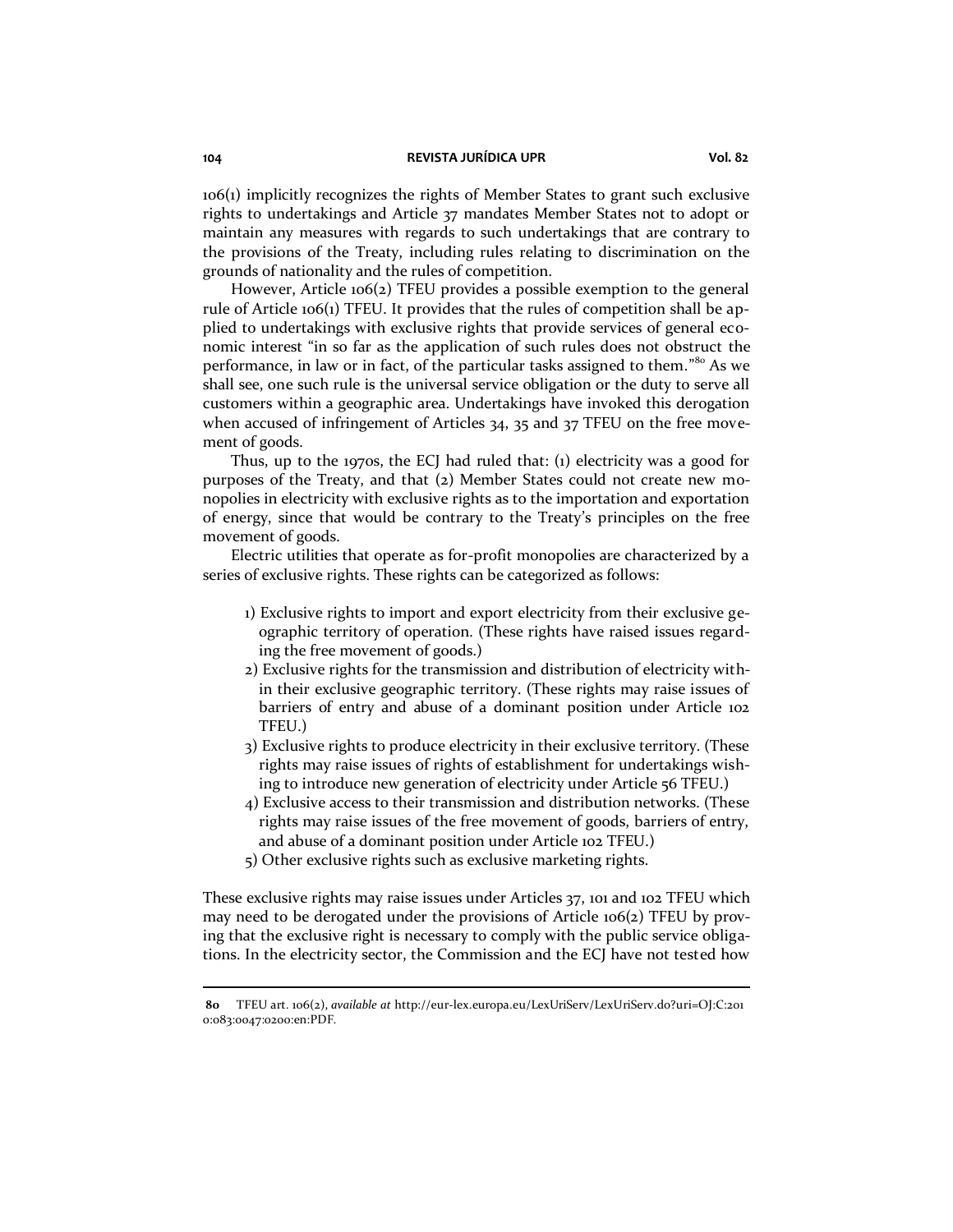compatible with the Treaties are both the exclusive rights for the transmission and distribution of electricity within a geographic territory, and the exclusive territorial rights to produce electricity. There is perhaps a two-fold reason for this lack of action. First, the Commission may simply be following the principle of subsidiarity of Article  $5(3)$  TEU.<sup>81</sup> Second, the Commission may have taken the position that intra State production and management of electricity does not have cross-border implications. This latter position would be clearly erroneous, electric networks in the European Continent are interconnected and electric flows do not respect legal boundaries. The handling of the electric network by France does have an effect in the transmission and distribution of electric energy in the neighboring Member States, at least along the borders. In fact, the European Council recognized this when it issued the precursor to Regulation 714/2009 "on conditions for access to the network for cross-border exchanges in electricity."<sup>82</sup> Under these premises, the Commission could invoke infringement actions against Member States pursuant to 106(3) TFEU, against exclusive rights in the electric production and transmission at the intra border level. That has not happened. The Commission, however, has concentrated its efforts on attacking exclusive rights that tend to create import and export monopolies and cases where electric utilities restrict access to their network by third parties.

To what extent are such exclusive rights necessary to maintaining public service obligations, such as universal service, is a question that went unexplored by the Commission and the ECJ until the 1990s.

In *Almelo*, a regional, non-exclusive electricity distributor prohibited local electricity distributors from importing electricity generated by third party producers, by means of an exclusive purchasing clause. The importance of this case is that the public authorities were not involved in the controversy; the parties were just a regional distributor holding a dominant position in the market and the local distributors. However, the regional distributor was operating under certain exclusive rights granted by the public authorities and invoked a derogation under Article 90(2) EC [now 106(2) TFEU] arguing that the exclusive purchasing clause was necessary to comply with its public service obligations.

The ECJ held that the rules of competition and the free movements of goods are applicable to the electric sector utilities and that the exclusive rights granted to such utilities are only justified if they are indispensable to guarantee the utilities' compliance with the public service obligations imposed by the Member State. The ECJ said, in paragraphs 49 and 50 of the opinion, the following:

49 Restrictions on competition from other economic operators must be allowed *in so far as they are necessary* in order to enable the undertaking entrusted with

**<sup>81</sup>** TEU art. 5(3).

**<sup>82</sup>** Regulation 714/2009, of the European Parliament and of the Council of 13 July 2009 on conditions for access to the network for cross-border exchanges in electricity and repealing Regulation (EC) No. 1228/2003, 2009 O.J. (L 51) 112, *available at* http://eur-lex.europa.eu/LexUriServ/LexUriServ. do?uri=OJ:L:2009:211:0015:0035:EN:PDF.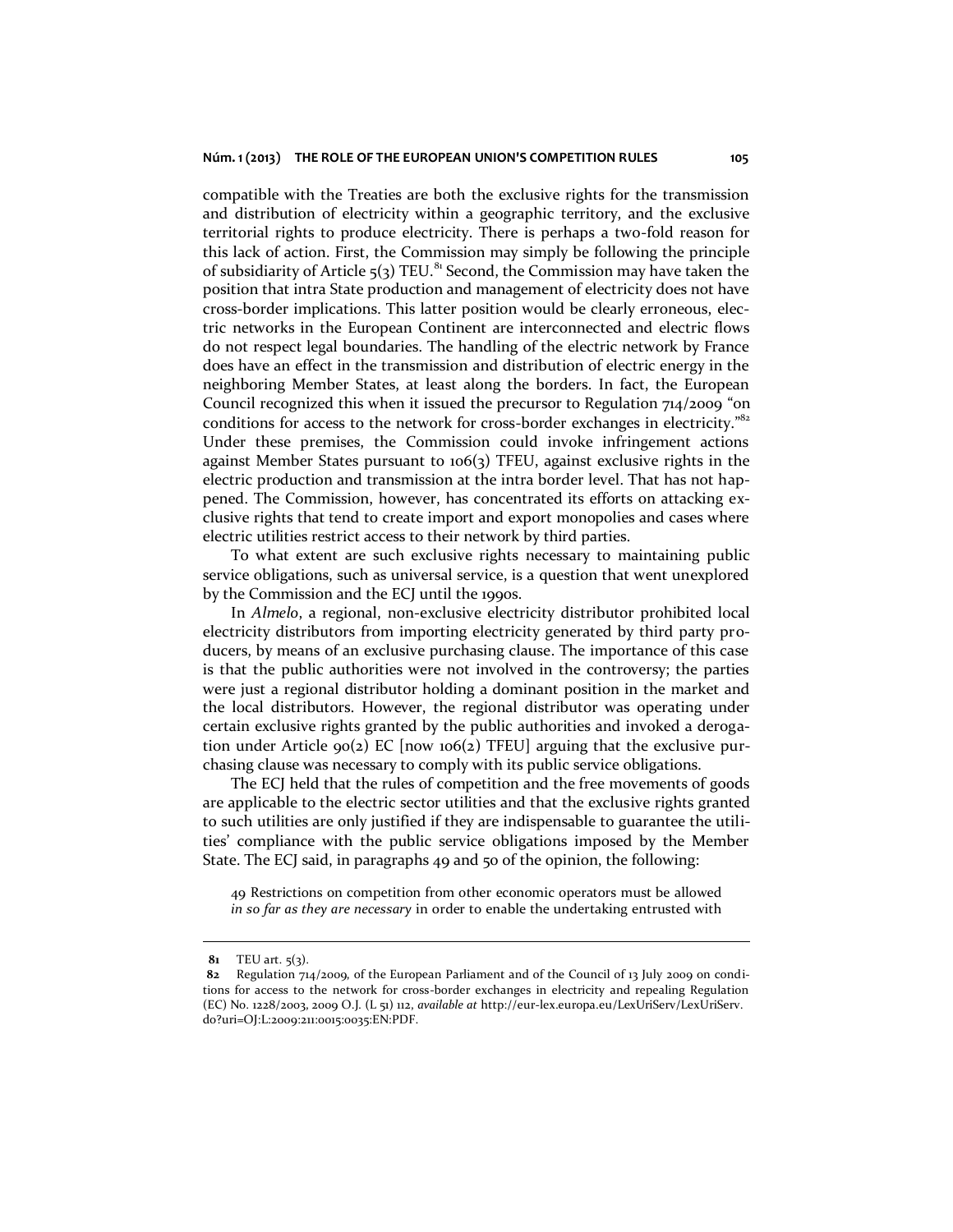such a task of general interest to perform it. In that regard, it is necessary to take into consideration the economic conditions in which the undertaking operates, in particular the costs which it has to bear and the legislation, particularly concerning the environment, to which it is subject.

50 It is for the national court to consider whether an exclusive purchasing clause prohibiting local distributors from importing electricity is necessary in order to enable the regional distributor to perform its task of general interest.<sup>83</sup>

The ECJ introduced in *Almelo* a necessity test for public utilities to invoke the derogation of Article 106(2) TFEU. After *Almelo*, public utilities must prove that there is a necessary connection between the exclusive rights granted and the costs associated with the service in order to escape from the competition rules of the Treaties.

In *Commission v. Netherlands* (the Dutch case),<sup>84</sup> the Commission argued the illegality under the Treaty of the Dutch Electric Law of 1989. The Law gave an undertaking named SEP, as coordinator of electric production, the monopoly power over the importation of electricity. The Netherlands denied that SEP constituted a monopoly for purposes of Article 37 EC, given the fact that it was a coordinator for production. The ECJ, citing *Banchero*, rejected that contention:

20 It is clear, however, from the case-law of the Court that Article 37 of the Treaty applies to situations in which the national authorities are in a position to control, direct or appreciably influence trade between Member States through a body established for that purpose or a delegated monopoly (Case C-387/93 Banchero [1995] ECR I-4663, paragraph 26, and case-law cited). *By their nature, exclusive import rights give rise to such a situation.*<sup>85</sup>

The ECJ found that this monopoly right was discriminatory and contrary to Article 37 EEC, since the exclusive right hinders the free movement principles inasmuch as all the electricity was channeled through only one enterprise. The Commission argued that the derogation provided by Article  $\mathfrak{so}(2)$  EEC could only be applicable if SEP showed that, without the exclusive right, acting under the forces of competition, the undertaking would face dire economic conditions. The ECJ did not accept this argument. It held that SEP just had to prove that it would not be able to comply with its public service obligations without the exclusive rights and that the exemption provided by Article  $\mathfrak{so}(2)$  EEC would not adversely affect the inter-Community electricity trade.

**<sup>83</sup>** Case C-393/92, Municipality of Almelo v. NV Energiebedrijf Ijsselmij, 1994 E.C.R. I-1485, 1488. **84** Case C-157/94, Commission v. Netherlands, 1997 E.C.R. I-5699, *available at* http://curia.europ a.eu/juris/showPdf.jsf?text=&docid=99692&pageIndex=0&doclang=EN&mode=lst&dir=&occ=first&p art=1&cid=4153179.

**<sup>85</sup>** Case C-387/93, Banchero, 1995 E.C.R. I-4663, *available at* http://curia.europa.eu/juris/showPd f.jsf?text=&docid=99220&pageIndex=0&doclang=EN&mode=lst&dir=&occ=first&part=1&cid=3788699 (emphasis added).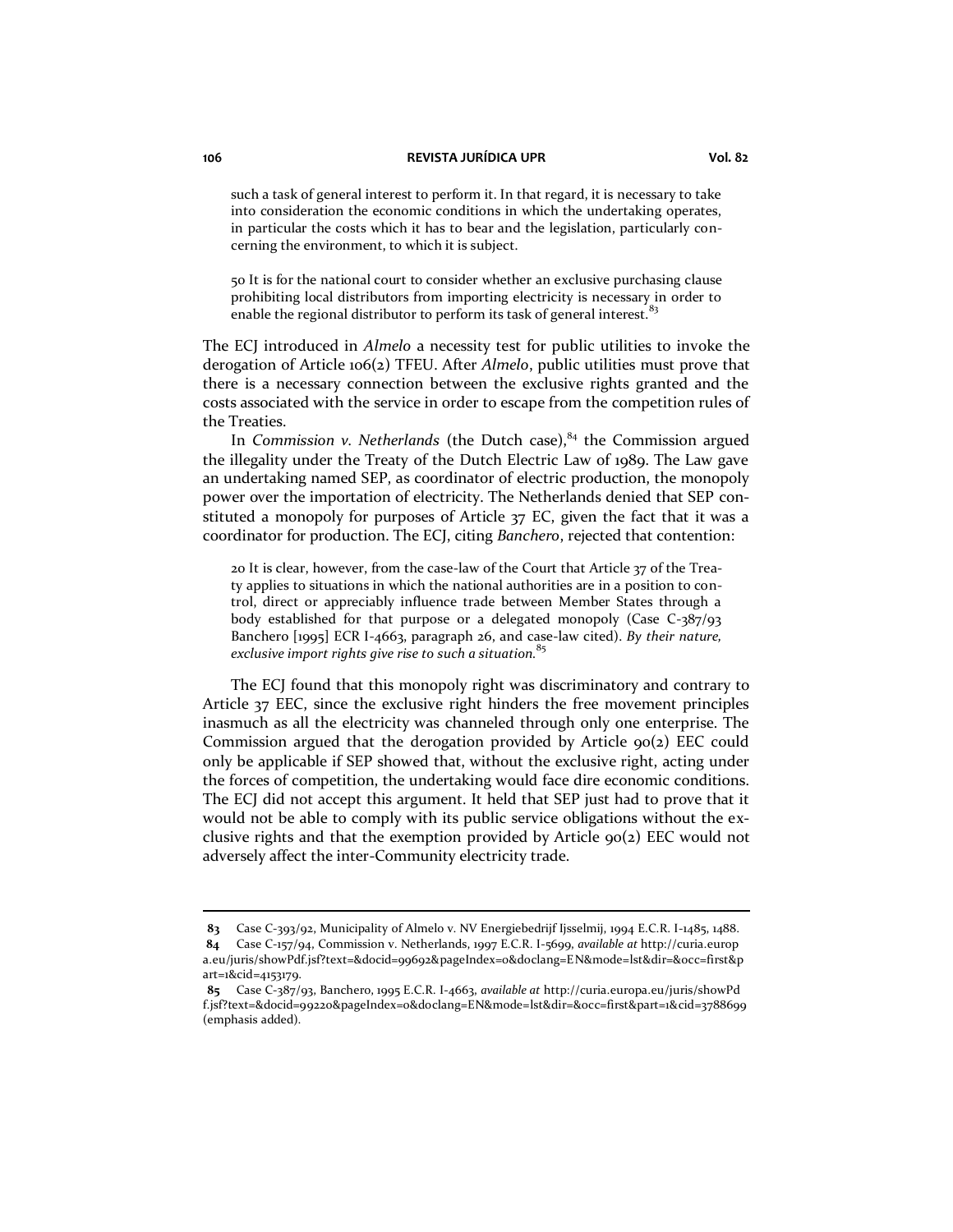#### **Núm. 1 (2013) THE ROLE OF THE EUROPEAN UNION'S COMPETITION RULES 107**

In the *EDF/GDF* case,<sup>86</sup> the Commission argued that the French electricity and gas monopolies were contrary to the Treaty and that they could not be justified under Article  $\varphi$ <sub>2</sub>) EC. The French monopolies prevented producers in other Member States from selling their production to customers in France other than EDF and GDF. They also prevented customers in France from choosing providers of such goods from other Member States. As such, the Commission argued, the import monopolies were contrary to Article 28 EC, as measures having an effect equivalent to quantitative restrictions on imports, and the exclusive import rights were discriminatory *vis-a-vis* producers in other Member States under Article 31 EC. The ECJ held that:

40 The existence of exclusive import rights in a Member State deprives economic operators in other Member States of the opportunity to offer their products to consumers of their choice in the Member State concerned, regardless of the conditions which they encounter in their Member State of origin or in other Member States.<sup>87</sup>

However, it found that they constituted violations of Article 37 EC, and thus the analysis under the free movement of goods provisions was not warranted:

41 Since the maintenance of the exclusive import and export rights at issue is therefore contrary to Article 37 of the Treaty, it is unnecessary to consider whether they are contrary to Articles 30 and 34 or, consequently, whether they might possibly be justified under Article 36 of the Treaty.<sup>88</sup>

The French government argued that these privileges were necessary in order to cover consumer demand at a competitive price without discriminating among different types of customers and to comply with its environmental commitments and regional policies. The ECJ decided in favor of France and allowed it to derogate on the basis of Article 90(2) EEC. Similarly to the *Dutch case*, the ECJ ruled that:

59 It must therefore be concluded that, for the Treaty rules not to be applicable to an undertaking entrusted with a service of general economic interest under Article 90(2) of the Treaty, it is sufficient that the application of those rules obstruct the performance, in law or in fact, of the special obligations incumbent upon that undertaking. It is not necessary that the survival of the undertaking itself be threatened.<sup>89</sup>

The Commission lost the *Dutch* and *EDF/GDF* cases, as well as others brought on similar grounds against Italy<sup>90</sup> and Spain.<sup>91</sup> In all cases, the ECJ found that the

**<sup>86</sup>** Case C-159/94, Commission v. France, 1997 E.C.R. I-5815, *available at* http://eur-lex.europa.eu/ LexUriServ/LexUriServ.do?uri=CELEX:61994CJ0159:EN:PDF.

**<sup>87</sup>** *Id.*

**<sup>88</sup>** *Id.*

**<sup>89</sup>** *Id.* 

**<sup>90</sup>** Case C-158/94, Commission v. Italy, 1997 E.C.R. I-5789, *available at* http://curia.europa.eu/juris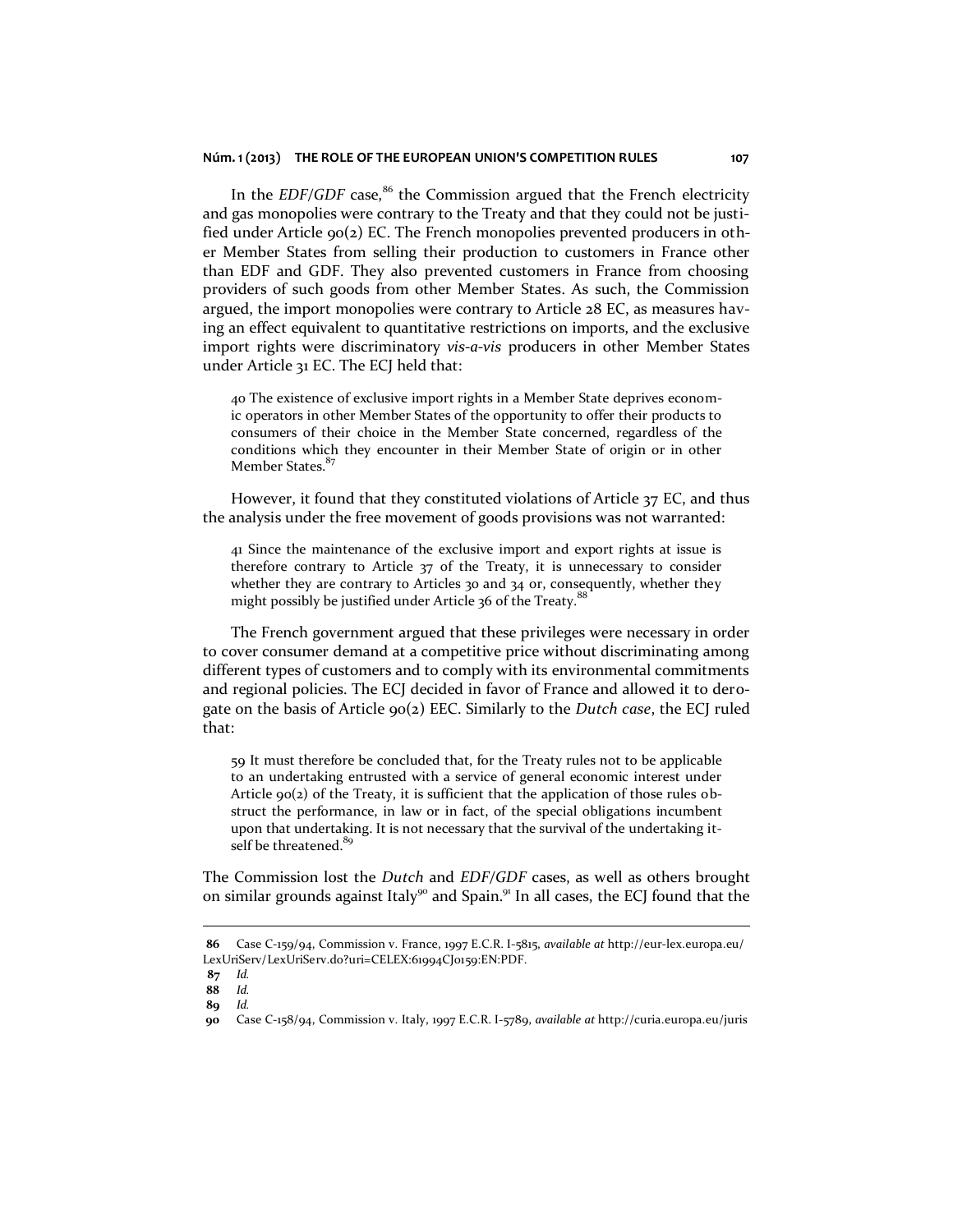Commission offered insufficient proof that the Article  $\varphi$  (2) EC defense raised by the Member States was meritless. Nonetheless, despite the Commission's lost battles, the ECJ clearly held that the exclusive import rights of electric utilities run against the principles of free movement of goods and can only be permitted in the European order if properly justified under the exemption provided by Article  $106(2)$  of the TFEU.<sup>92</sup>

With regards to network access, there is no doubt that in order to achieve a liberalized internal market in electric energy there must be open access to the electric transmission network. The transmission network is the infrastructure necessary for the sale of electricity. For new market entrants in the electric sector, it would be an insurmountable barrier of entry to not be allowed to wheel their produced power unto existing networks. As such, in an open internal market for energy, electric transmission networks must become common carriers or essential facilities.<sup>93</sup> Vertically integrated electric utilities currently enjoy a dominant position with respect to the access to their networks. A network operator cannot deny access to the network to those willing to pay a reasonable toll for network access upon the following conditions: 1) there is technical capacity to access the same, 2) the construction of a parallel transmission line is economically unfeasible, and 3) the network operator can plan the dispatch of energy in the network adequately.

In the *Bronner* case,<sup>94</sup> the ECJ laid down the principles on what has become the Court's take on the essential facilities doctrine. There, in a typical "*refuse to deal*" case, Mr. Bonner, the owner of a small circulation newspaper in Austria wanted paid access to the distribution network of Mediaprint, a major newspa-

**92** Article 86(2) states:

Undertakings entrusted with the operation of services of general economic interest or having the character of a revenue-producing monopoly shall be subject to the rules contained in the Treaties, in particular to the rules on competition, in so far as the application of such rules does not obstruct the performance, in law or in fact, of the particular tasks assigned to them. The development of trade must not be affected to such an extent as would be contrary to the interests of the Union.

TFEU art. 86(2), *available at* http://eur-lex.europa.eu/LexUriServ/site/en/oj/2006/ce321/ce321200612 29en00010331.pdf.

**94** Case C-7/97, Oscar Bronner GmbH & Co. KG v. Mediaprint Zeitungs- und Zeitschriftenverlag GmbH & Co. KG, 1998 E.C.R. I-7791, *available at* http://curia.europa.eu/juris/showPdf.jsf?text=&doci d=43749&pageIndex=0&doclang=EN&mode=lst&dir=&occ=first&part=1&cid=3793635.

<sup>/</sup>showPdf.jsf?text=&docid=43428&pageIndex=0&doclang=EN&mode=lst&dir=&occ=first&part=1&cid= 3792236.

**<sup>91</sup>** *See* Case C-160/94, Commission v. Spain, 1997 E.C.R. I-5851, *available at* http://curia.europa.eu/ juris/showPdf.jsf?text=&docid=43430&pageIndex=0&doclang=EN&mode=lst&dir=&occ=first&part=1& cid=3792276.

**<sup>93</sup>** *See also* Sebastien Evrard, *Essential Facilities in the European Union: Bronner and Beyond*, 10 COLUM. J. EUR. L. 491 (2004), *available at* http://www.jonesday.com/files/Publication/e2d79ea9-8440- 49e6-a879-c834f4b0b557/Presentation/PublicationAttachment/9cf89b02-295b-43cf-8a00-3cbea13a85 bf/Article%20essential%20facilities.pdf; Phillip Areeda, *Essential Facilities: An Epithet in Need of Limiting Principles*, 58 ANTITRUST L.J. 841 (1989).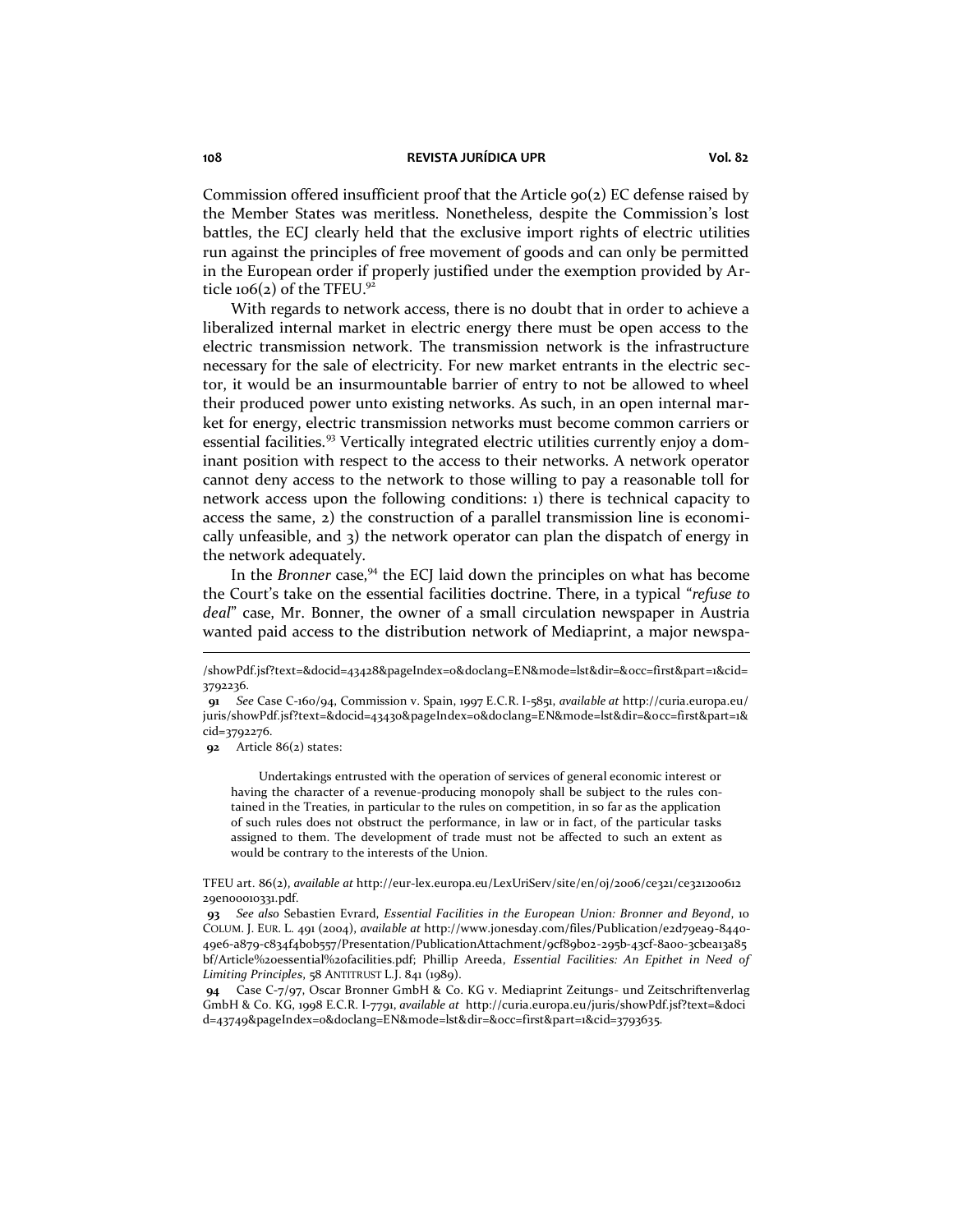per conglomerate that claimed its distribution network was an essential facility. Mr. Bonner argued that Mediaprint's refusal to deal was an abuse of a dominant position within the meaning of Article 86 EC (now Article 102 TFEU). In paragraph 41 of the case, the ECJ held that:

[I]n order to plead the existence of an abuse within the meaning of Article 86 of the Treaty in a situation such as that which forms the subject-matter of the first question, not only that the refusal of the service comprised in home delivery be likely to eliminate all competition in the daily newspaper market on the part of the person requesting the service and that such refusal be incapable of being objectively justified, *but also that the service in itself be indispensable to carrying on that person's business, inasmuch as there is no actual or potential substitute in existence for that home-delivery scheme.*<sup>95</sup>

The ECJ went on to hold that Mediaprint's home-delivery distribution network was not indispensable in order for Mr. Bronner to achieve his market objectives.

We do not see how the essential facilities logic of the ECJ in *Bronner* cannot be applied with added force in the case of access to electric transmission networks given the unique nature of those networks. In contrast, the Commission has applied the essential facilities doctrine without blinking to the gas pipeline industry.<sup>96</sup>

## *E. Regulation of the Electric Energy Sector in Secondary Legislation*

In parallel with the infringement cases against Members States that were just discussed, the Commission commenced an ill-fated process to issue a directive to require the removal of import-export monopolies in the electric and gas industries under the legal basis provided by Article  $86(3)$  EC (now  $106(3)$ ) TFEU). We must remember that directives issued under Article 86(3) EC did not require the legal participation of the Council or the Parliament. Under major pressure from Member States, the Commission abandoned its attempt to regulate the electricity and gas markets under the route provided by Article  $83(3)$  $EC<sup>97</sup>$  In 1996, however, the European institutions got together and approved the first common rules in the internal energy market contained in Council Directive  $96$ / $92.^{98}$  In fact, the Council has adopted a total of five Directives in the electrici-

**<sup>95</sup>** *Id*. ¶ 41, at I-7831 (emphasis added).

**<sup>96</sup>** *See* EUROPEAN COMMISSION, XXIIIRD REPORT ON COMPETITION POLICY 141-43 (1993) (discussing the *Disma* case, the Commission concluded that oil and gas pipelines can be considered essential facilities).

**<sup>97</sup>** PETER CAMERON, COMPETITION IN ENERGY MARKETS 470-71 (2nd ed. 2007).

**<sup>98</sup>** Directive 96/92, of the European Parliament and of the Council of 19 December 1996 concerning common rules for the internal market in electricity, 1996 O.J. (L 27) 20, *available at* http://eurlex.europa.eu/LexUriServ/LexUriServ.do?uri=OJ:L:1997:027:0020:0029:EN:PDF.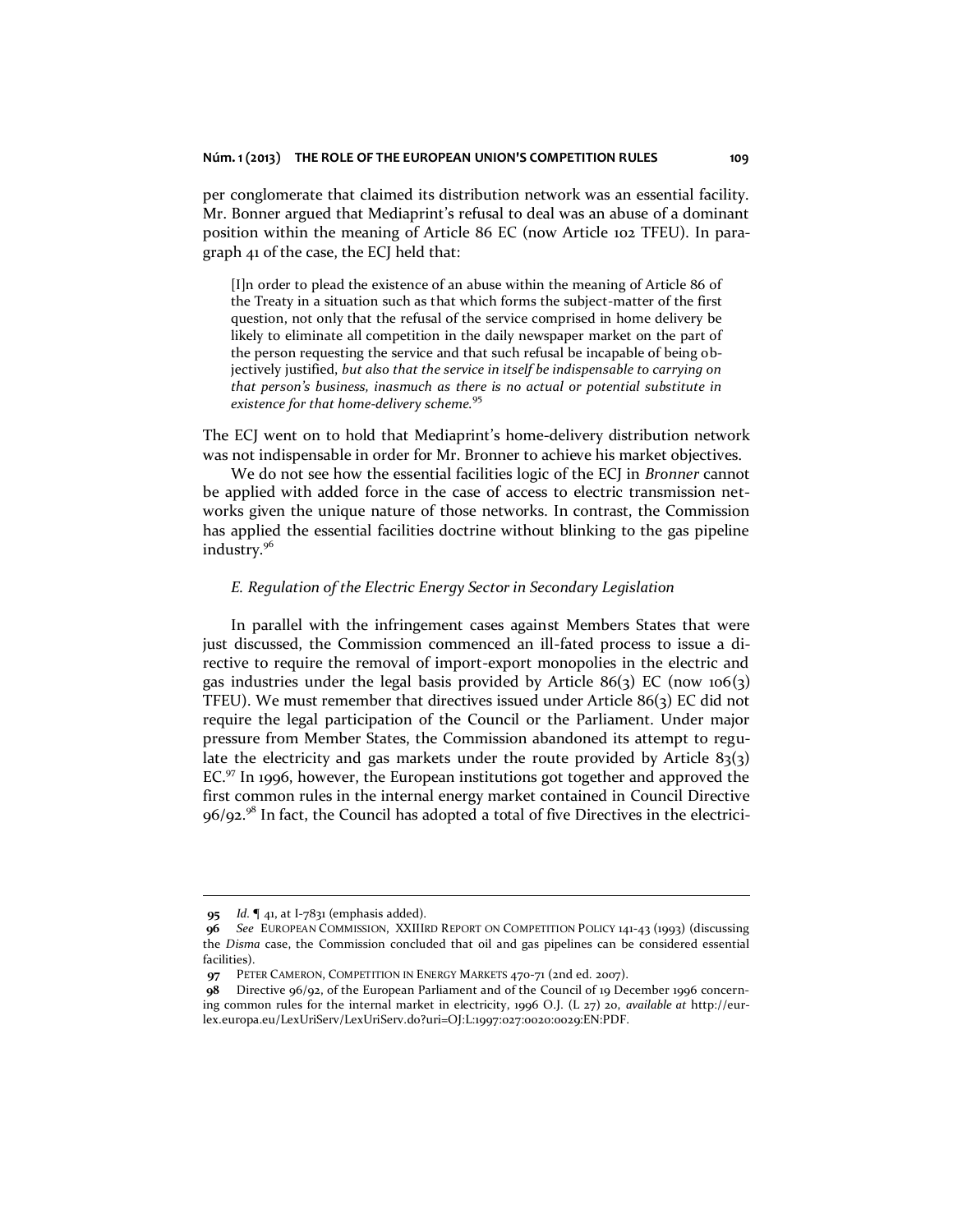ty sector: one on the transparency of prices for electricity,<sup>99</sup> one on inter-State transit of electricity, $100$  one on the common rules for the internal energy market, one for the full liberalization of the electricity markets,<sup>101</sup> and a final one concerning the common rules for the internal market in electricity that repealed the previous Directives.<sup>102</sup>

Commencing with the First Electricity Directive in 1996, the procompetition objectives of the Treaties moved away from the scattered application of the competition rules by the Commission to the realm of regulation by the EU institutions. *Vis-à-vis* the Member States, the Commission's role went back to the traditional role of ensuring the correct transposition and application of the Directives and its role was redirected to the enforcement of the competition rules against private or state-owned undertakings against their *cartelization* activities, abuse of dominant position behavior and market power concentration checks via the Merger Regulation.

Despite the fact that both the First and Second Electricity Directives have been repealed, it is worth reviewing their approach to the pro-competition or *liberalization* objectives for the electric energy markets. As we discussed earlier, the First Electricity Directive sent the message to the Commission that public utilities providing services of general economic interest had to be given special treatment under the rules of Article 106 TFEU.

The First Electricity Directive attempted to establish measures aimed at the different product markets controlled by vertically-integrated public utilities: power generation, power transmission at the high voltage electric network, and power distribution to the end customer. To that effect, the Directive mandated account unbundling:

Integrated electricity undertakings shall, in their internal accounting, keep separate accounts for their generation, transmission and distribution activities, and, where appropriate, consolidated accounts for other, non-electricity activities, as they would be required to do if the activities in question were carried out by separate undertakings, with a view to avoiding discrimination, crosssubsidization and distortion of competition.<sup>103</sup>

**<sup>99</sup>** Directive 90/377, of the European Parliament and of the Council of 29 June 1990 concerning a Community procedure to improve the transparency of gas and electricity prices charged to industrial end-users, 1990 O.J. (L 185) 16, *available at* http://eur-lex.europa.eu/LexUriServ/LexUriServ.do?uri=C ELEX:31990L0377:en:HTML.

**<sup>100</sup>** Council Directive 90/547, of the European Parliament and of the Council of 29 October 1990 on the transit of electricity through transmission grids, 1990 O.J. (L 313) 30, *available at* http://eurlex.europa.eu/LexUriServ/LexUriServ.do?uri=OJ:L:1990:313:0030:0033:EN:PDF.

**<sup>101</sup>** Directive 2009/72, of the European Parliament and of the Council of 13 July 2009 Concerning Common Rules for the Internal Market in Electricity and Repealing Directive 2003/54/EC, 2009 O.J. (L 211) 55, *available at* http://eur-lex.europa.eu/LexUriServ/LexUriServ.do?uri=OJ:L:2009:211:0055:009 3:EN:PDF.

**<sup>102</sup>** *Id.*

**<sup>103</sup>** Council Directive 96/92, art. 14(3), 1996 O.J. (L 27) 20 (EEC).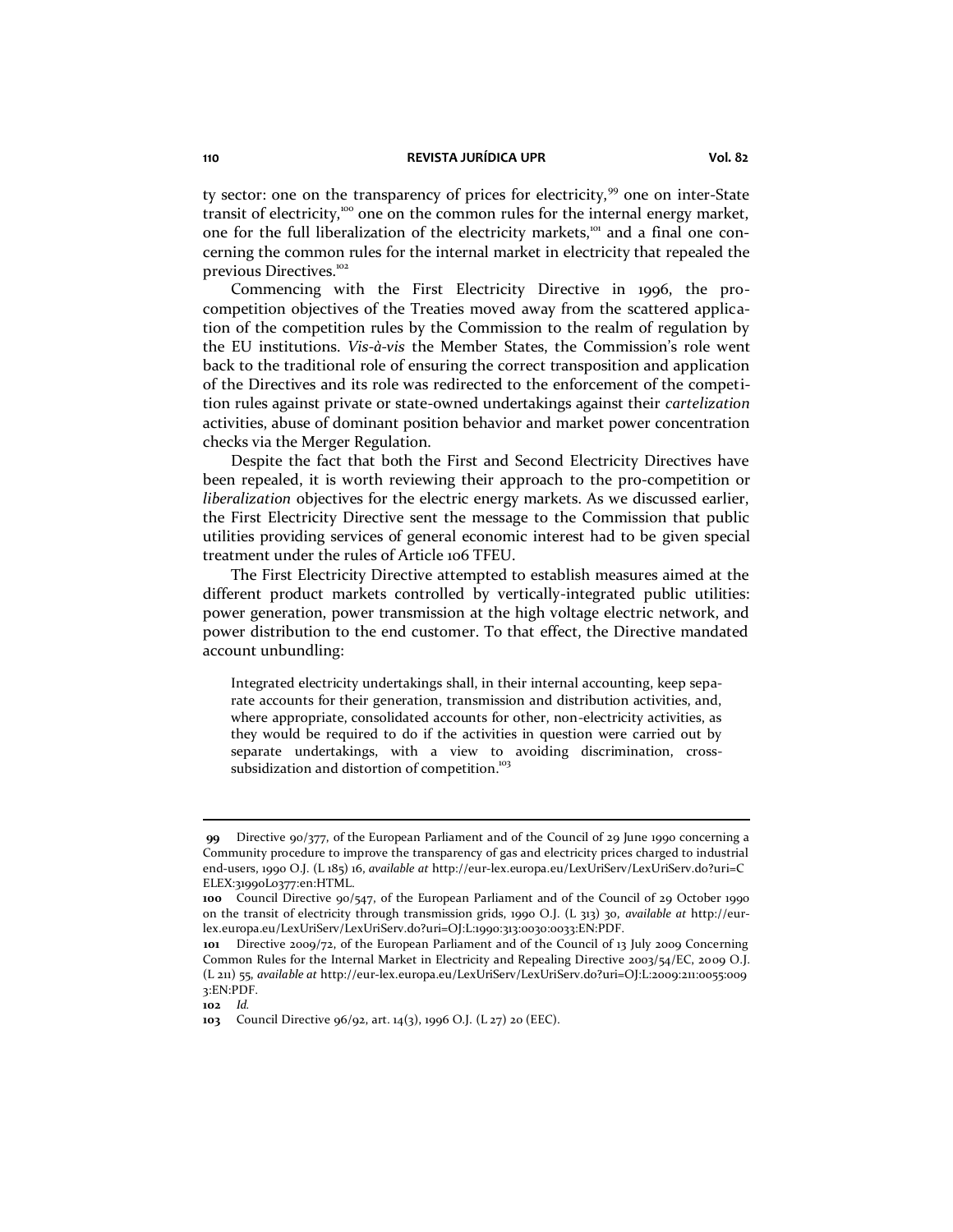The main idea behind *account unbundling* was to account for the proper and real costs of providing services in these different product markets with the hope of establishing a market price for each of these services.

On the power generation market, the Directive mandated national rules regarding the procurement of new power generation. Member States had the choice of establishing an *authorization* process (similar to what in the United States is known as *integrated resource planning*) or a *tendering* process in order to promote the bid by third-party power producers for the new generation.<sup>104</sup> The Directive also asked Member States to provide nondiscriminatory third party access to their systems via the implementation of a negotiated or *single buyer* model. It also recognized the *autoproducer* and the independent producer of electricity, and mandated the removal of obstacles to the installation of direct electric lines; that is, electric lines that were not interconnected to the network.<sup>105</sup> Finally, the Directive introduced the concept of *system operator*, which was to be "responsible for operating, ensuring the maintenance of, and, if necessary, developing the transmission system in a given area and its interconnectors with other systems, in order to guarantee security of supply."<sup>106</sup> Member States could name the system operator or could allow vertically integrated public utilities to continue owning and operating them under certain *Chinese Wall* and independent management criteria.

The Second Electricity Directive went a step further and required that system operators become separate legal entities from the vertically integrated public utility. The public utility could still own the shares of the system operator, but for all relevant purposes, the system operator had to operate under separate management and in accordance with detailed obligations set forth in the Directive.<sup>107</sup> For the most part, the Second Electricity Directive kept the same structure as the First Electricity Directive: derogations for undertakings with public service obligations, the procurement of new generation capacity, the unbundling of account obligations, etc. Regarding third-party access obligations, the Directive mandated:

[T]he implementation of a system of third party access to the transmission and distribution systems based on published tariffs, applicable to all eligible customers and applied objectively and without discrimination between system users.

*Id.* art. 10(1).

**<sup>104</sup>** *Id*. arts. 5-6.

**<sup>105</sup>** *Id.* art. 21.

**<sup>106</sup>** *Id.* art. 7(1).

**<sup>107</sup>** Article 10(1) establishes:

Where the transmission system operator is part of a vertically integrated undertaking, it shall be independent at least in terms of its legal form, organisation and decision making from other activities not relating to transmission. These rules shall not create an obligation to separate the ownership of assets of the transmission system from the vertically integrated undertaking.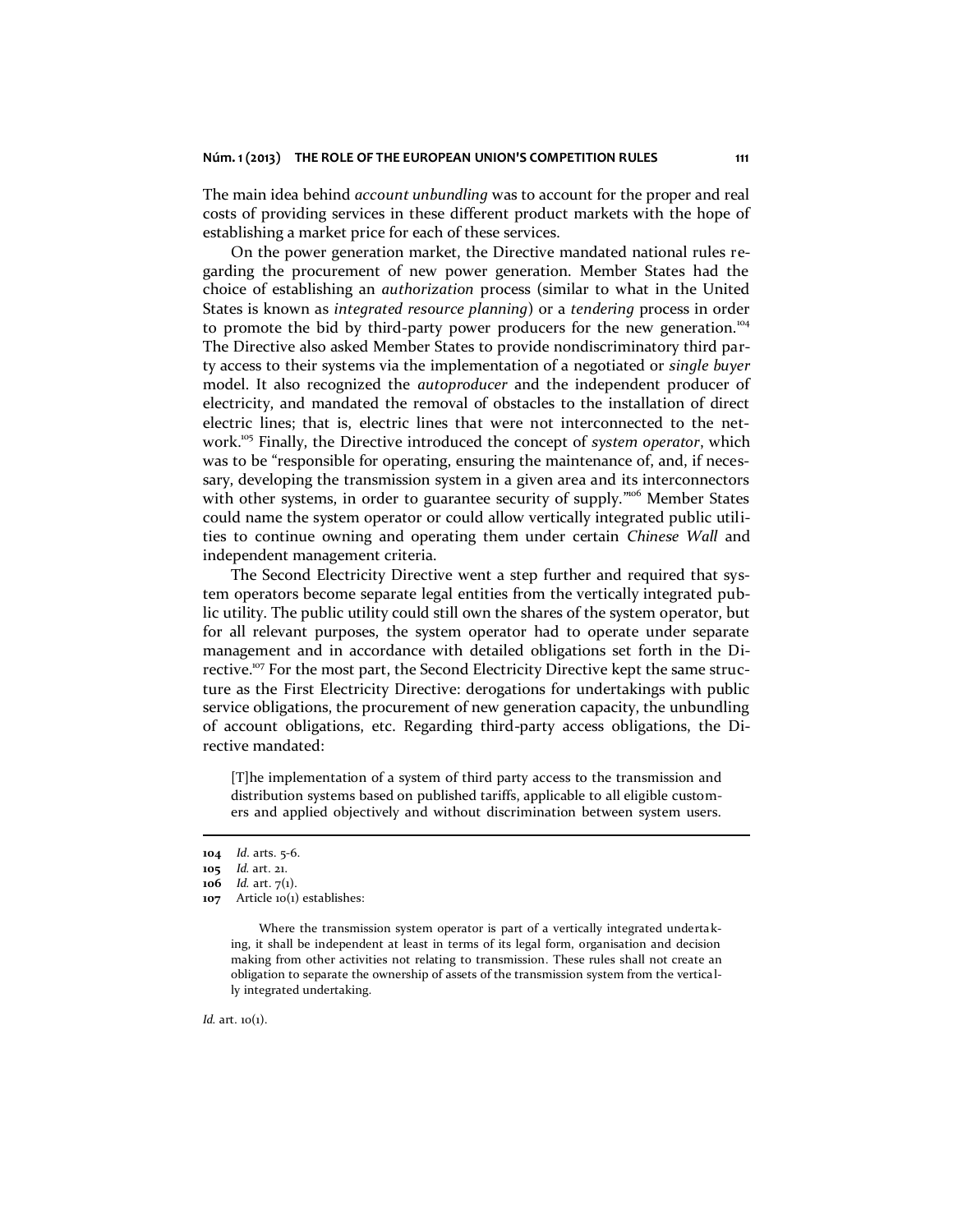Member States shall ensure that these tariffs, or the methodologies underlying their calculation, are approved prior to their entry into force . . . and that these tariffs and the Methodologies  $\dots$  are published prior to their entry into force.<sup>108</sup>

The confection and publication of toll tariffs in accordance with procedures guaranteeing the transparency requirements set forth in the Directive is the responsibility of one or more national regulatory authorities designated by the Member States.

These authorities must be independent of the electricity sector and have a duty to monitor competition issues inasmuch as they "at least [should] be responsible for ensuring non-discrimination, effective competition and the efficient functioning of the market, monitoring, in particular: . . . (h) the level of transparency and competition."<sup>109</sup> The energy national regulatory authority has jurisdiction over functions normally falling in the national competition authorities. For instance, in Spain, the *Comisión Nacional de Energía* shares the monitoring of competition rules with the national competition authority. Although it falls outside the scope of this paper, it would be interesting to study the cooperation of the national energy regulatory body and competition authorities regarding the monitoring of competition in national markets.

Not long after the issuance of the Second Electricity Directive, the Commission launched an inquiry into the energy sector in Europe, pursuant to the powers afforded to it by Article 17 of Regulation 1/2003.<sup>110</sup> Article 17 empowers the Commission to launch these sector inquiries "where the trend of trade between Member States, the rigidity of prices or other circumstances suggest that competition may be restricted or distorted within the common market." The Commission adopted the final report on October 2007.<sup>111</sup>

The results of the inquiry were dismal for the promoters of the liberalization process:

However, while progress has been made, the objectives of market opening have not yet been achieved. Despite the liberalisation of the internal energy market, barriers to free competition remain. Significant rises in gas and electricity wholesale prices that cannot be fully explained by higher primary fuel costs and environmental obligations, persistent complaints about entry barriers and limited possibilities to exercise customer choice . . . . "112

**<sup>108</sup>** Council Directive 96/92, art. 20(1), 1996 O.J. (L 27) 20 (EEC).

**<sup>109</sup>** Directive 2003/54, of the European Parliament and the Council of 26 June 2003 concerning common rules for internal market in electricity and repealing Directive 96/92/EC, art. 3.2, 2003 O.J.  $(L_{176})_{37.}$ 

**<sup>110</sup>** Council Regulation 1/2003, of 16 December 2002 on the implementation of the rules on competition laid down in Articles 81 and 82 of the Treaty, 2003 O.J. (L 1) 1.

**<sup>111</sup>** Communication from the Commission Inquiry pursuant to Article 17 of Regulation (EC) No. 1/2003 into the European gas and electricity sectors (Final Report), COM (2006) 851 final (Oct. 1 2007), *available at* http://eur-lex.europa.eu/LexUriServ/LexUriServ.do?uri=COM:2006:0851:FIN:EN:P DF.

**<sup>112</sup>** *Id.* ¶ 2.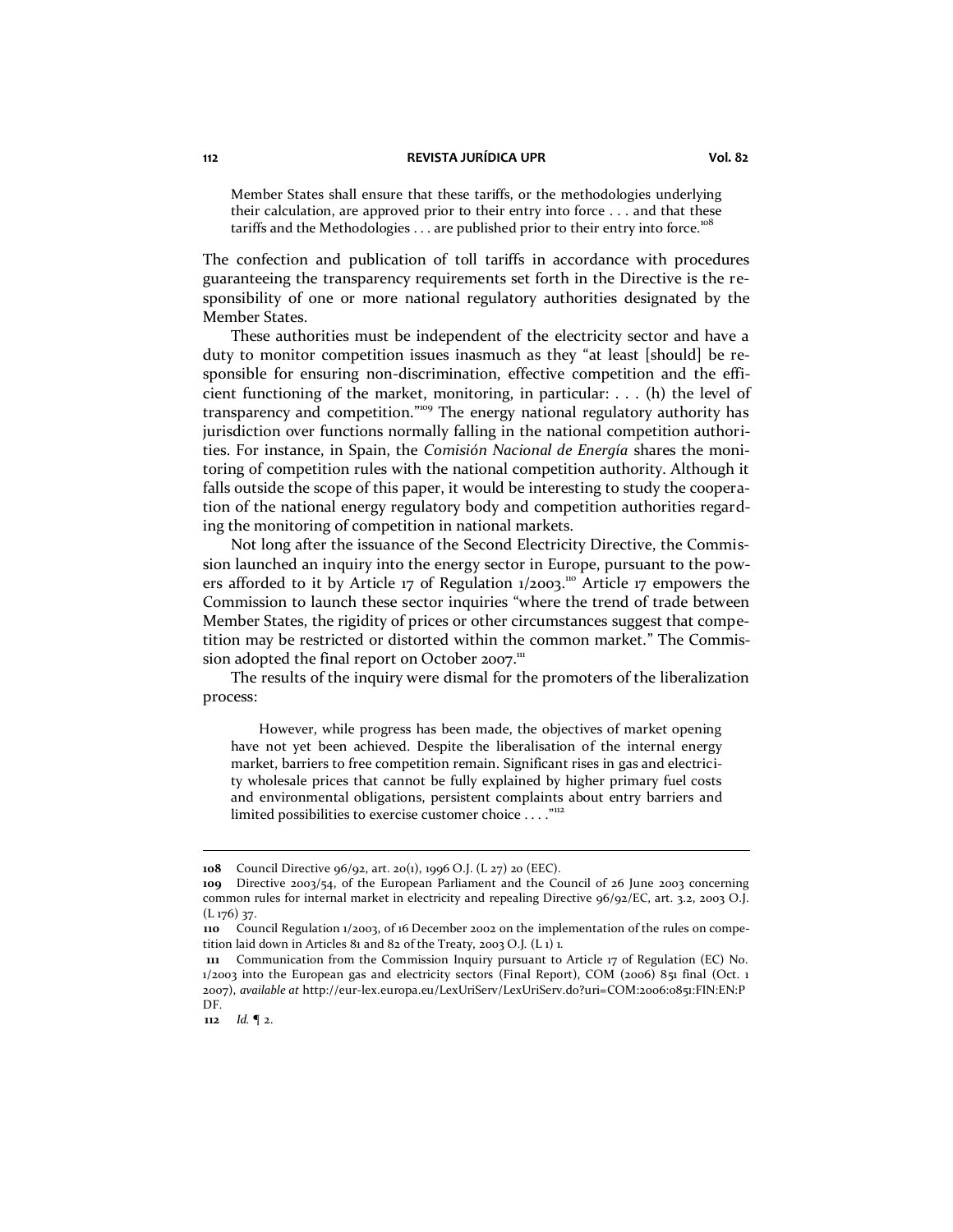The inquiry encountered serious issues of market concentration (where energy markets remain national markets); vertical foreclosure issues given the inadequate unbundling of network and supply of vertically-integrated public utilities; issues with the lack of market integration, including lack of regulatory oversight for cross border issues; lack of transparency regarding network information; lack of trust in the price formation mechanisms of the market; lack of customer choice and competition in the end-customer or downstream markets; balancing markets that were very concentrated and dominated by incumbent operations; and lack of third party access to the liquefied natural gas (LNG) terminals.

The Commission took the position that in order to remedy these market defects, "it is essential to apply both competition and regulatory-based remedies. Competition law enforcement can make a significant contribution, but cannot by itself open markets and resolve all the shortcomings identified by the Sector Inquiry . . . "<sup>113</sup> and, therefore, called for additional regulatory remedies. The regulatory remedies suggested by the Commission are spelled out in the Third Electricity Directive.<sup>114</sup> This Directive picks up on the themes of the previous two directives but now calls for full ownership unbundling<sup>115</sup> of the network assets of vertically integrated utilities; for the independence of national energy regulators from the national governments; and, following the successful model of Regulation 1/2003, it calls for the creation of the Agency for the Cooperation of Energy Regulators.<sup>116</sup> The Third Electricity Directive had to be transposed into the national law of Member States by March 3, 2001. As of June 21, 2012, Ireland and Slovenia had not notified the Commission of their respective national measures achieving the transposition of the Directive.<sup>117</sup> Failure by Member States to transpose or to correctly transpose directives subjects them to an infringement procedure under Article 258 TFEU. It remains to be seen whether this cooperative regulatory model will offer the needed momentum for the still illusory formation of an internal energy market in Europe.

**<sup>113</sup>** *Id.* ¶ 40.

**<sup>114</sup>** *See* Directive 2009/72, of the European Parliament and of the Council of 13 July 2009 Concerning Common Rules for the Internal Market in Electricity and Repealing Directive 2003/54/EC, 2009 O.J. (L 211) 55, *available at* http://eur-lex.europa.eu/LexUriServ/LexUriServ.do?uri=OJ:L:2009:211:0055 :0093:EN:PDF.

**<sup>115</sup>** Although it still allows Member States the option to adopt the Independent System Operator Model (network assets in a separate legal entity operated by a party designated by the Member State) and the Independent Transmission Operator Model (network assets still part of the verticallyintegrated utility subject by strict regulation by the national energy regulator).

**<sup>116</sup>** Regulation 713/2009, of the European Parliament and of the Council of 13 July 2009 establishing an Agency for the Cooperation of Energy Regulators, 2009 O.J. (L 211) 1.

**<sup>117</sup>** Press Release, Internal energy market: national legislation in 3 Member States is still not fully in line with EU rules, European Commission (Jun. 21, 2012), *available at* http://europa.eu/rapid/pressrelease\_IP-12-639\_en.htm.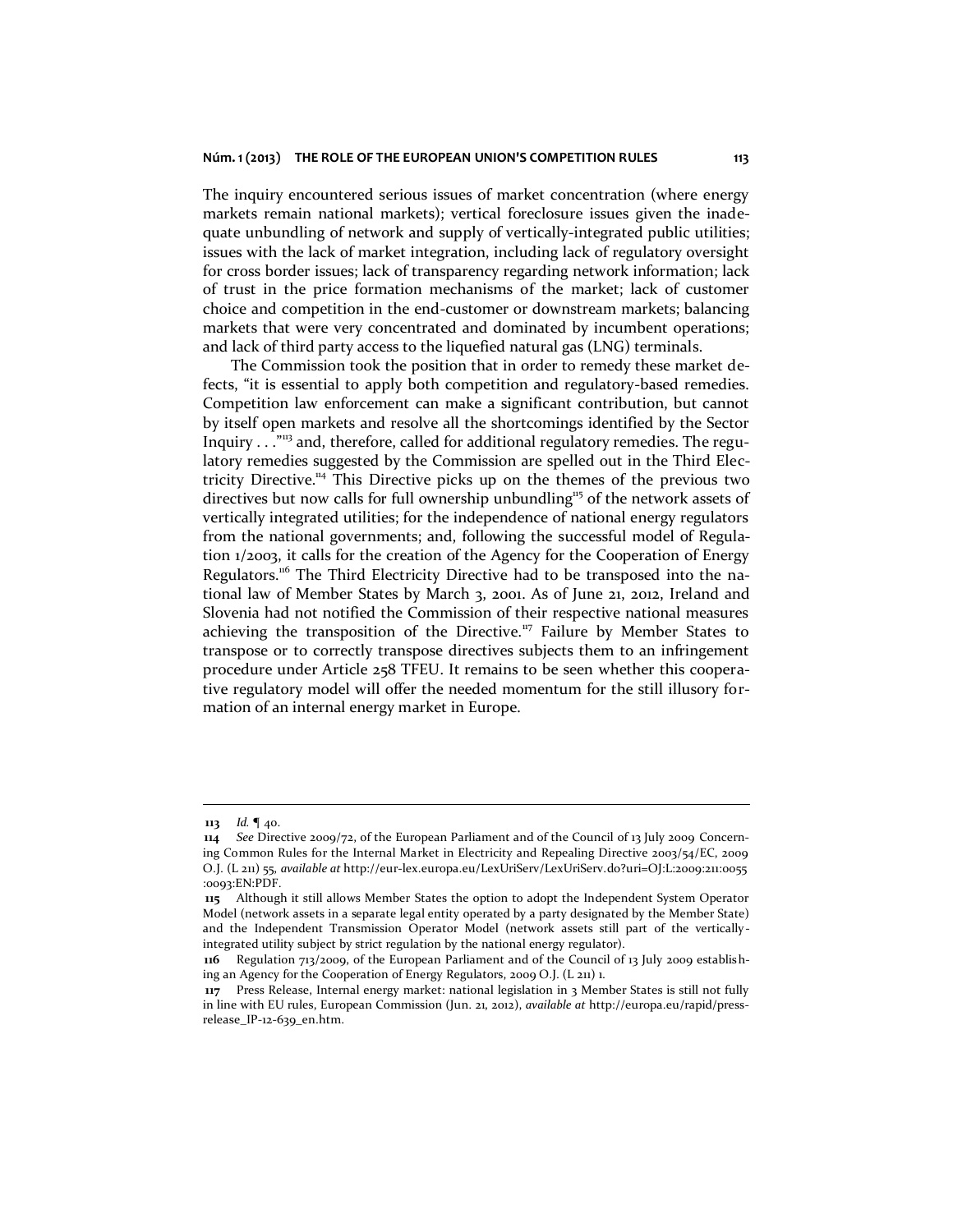## *F. Competition Law Enforcement against Electric Public Utilities under the Regulatory Era*

Both Article 106(3) TFEU and Regulation 1/2003 empower the Commission to investigate and issue decisions against named persons regarding compliance with the competition rules of the Treaties. The Commission has also used the State-aid rules to monitor State aid to electric public utilities regarding, for example, compensation for the stranded costs associated with the unbundling of vertically-integrated utilities.<sup>118</sup> It has also used the Merger Regulation to monitor market concentration issues regarding proposed mergers by electric public utilities.<sup>119</sup>

The Commission in recent years has developed the practice of joining national regulators in performing unannounced visits to undertakings suspected of violating competition rules. For instance, in February 2012 the Commission inspected power exchange undertakings in several Member States under the suspicion of Article 101 TFEU violations.<sup>120</sup> In March 2009, they also visited Electricité de France (EDF) under suspicion of abuses of its dominant position under Article 102 TFEU, in particular, actions taken by EDF to raise the wholesale price of electricity. These investigations remain open and may lead the Commission to open formal proceedings against the undertaking pursuant to Regulation  $1/2003$ <sup>21</sup> Once these formal proceedings are notified, the undertaking may offer commitments to the Commission under a *nolo contendere* approach similar to the one used by the Federal Trade Commission in antitrust enforcement. Next, we will briefly consider some of the Commission's probing of anticompetitive market practices by electricity undertakings in recent years.

#### 1. Article 101 TFEU; Generation

In May 2010, the Commission opened proceedings against the French nuclear company Areva SA and the German company Siemens AG.<sup>122</sup> These companies had entered into a joint venture in 2001 for the development of nuclear electricity generation. The joint venture ended in 2009. Upon termination, the joint venture agreement had an 11-year non-compete and confidentiality agreement, which the Commission alleged violated Article 101 TFEU. Through commit-

**<sup>118</sup>** *See, e.g.*, *SA.18989 Stranded costs compensations in Poland*, EUROPEAN COMMISSION, http:/ec.eu ropa.eu/competition/elojade/isef/case\_details.cfm?proc\_code=3\_SA\_18989 (last visited Jan. 25, 2013). **119** *See, e.g.*, *Case M.344[0 ENI /](http://ec.europa.eu/competition/elojade/isef/index.cfm?fuseaction=dsp_result&case_title=ENI) EDP / GDP (4064)*, EUROPEAN COMMISSION, http://ec.europa.eu/co mpetition/elojade/isef/case\_details.cfm?proc\_code=2\_M\_3440 (last visited Jan. 25, 2013).

**<sup>120</sup>** European Commission, *Antitrust: Commission confirms unannounced inspections in the electricity sector*, http://europa.eu/rapid/press-release\_MEMO-12-78\_en.pdf (Memorandum 12/78 of February 7, 2012).

**<sup>121</sup>** Council Regulation 1/2003, of 16 December 2002 on the implementation of the rules on competition laid down in Articles 81 and 82 of the Treaty, 2003 O.J. (L 1) 1.

**<sup>122</sup>** *Case COMP/B1/39.736 — Siemens/Areva*, EUROPEAN COMMISSION, http://ec.europa.eu/competit ion/elojade/isef/case\_details.cfm?proc\_code=1\_39736 (last visited Jan. 25, 2013).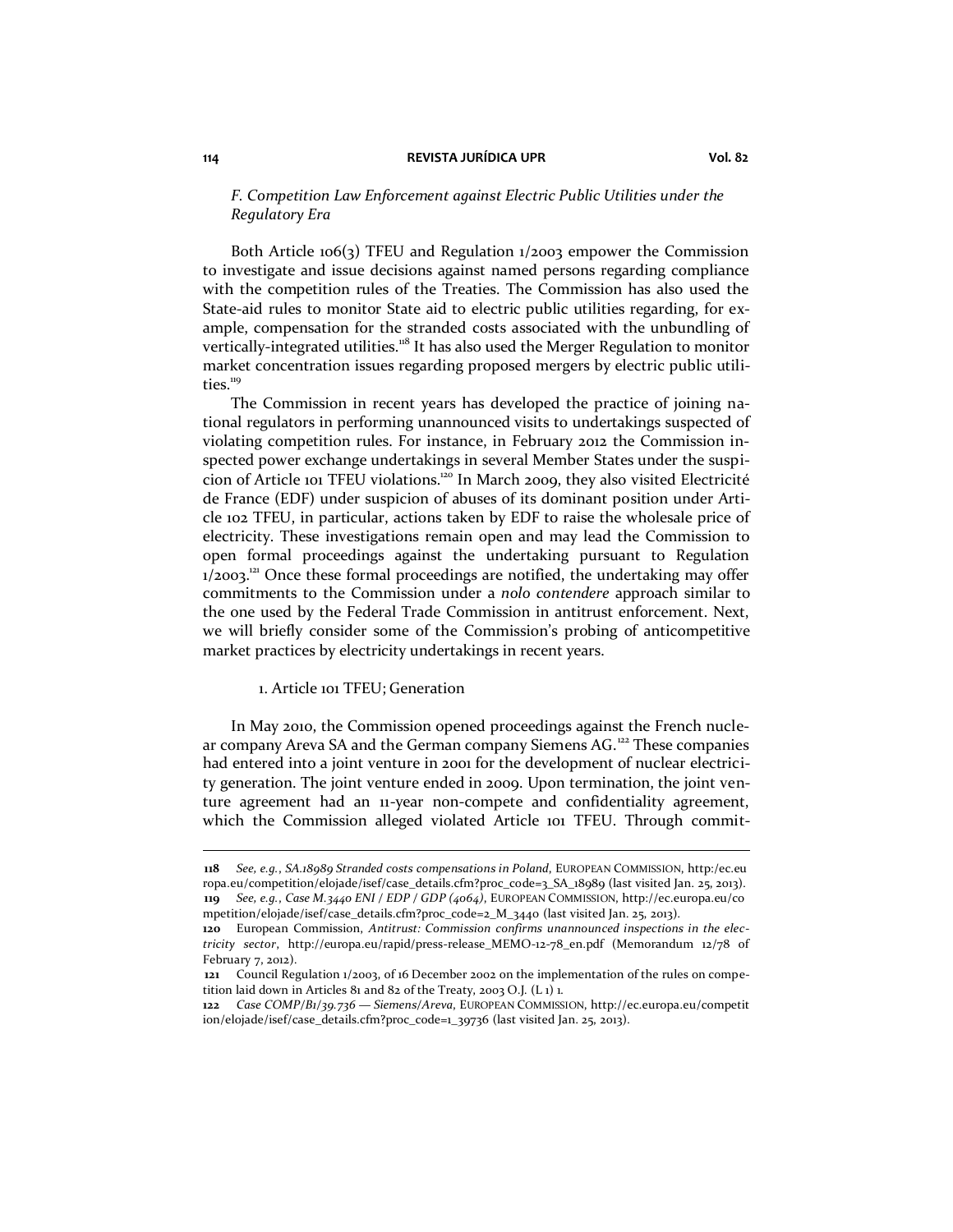ments, the Commission obtained a reduction of the non-compete to 3 years for the core products and eliminated the non-compete in the non-core products of the joint venture.

## 2. Article 102 TFEU; Generation

In July 2007, the Commission commenced formal proceedings against Electrabel of Belgium and EDF of France for abuse of their dominant position under Article 102 TFEU.<sup>123</sup> Both undertakings used long-term exclusive purchase obligations in their supply contracts with industrial clients. The effect of such long-term purchase obligations was to foreclose competition in the downstream retail markets because these contracts close up the future demand to new retail market entrants. In the EDF case, the Commission adopted a Decision accepting EDF's commitments, including one to modify its supply contracts in order to ensure that at least sixty percent of the tied industrial demand returned to the market on a yearly basis.<sup>124</sup>

In 2008, the Commission, after a series of inspections, issued a preliminary assessment of the German wholesale and balancing electricity markets and identified practices by the E.On group in violation of Article 102 TFEU. E.On was abusing its dominant position by intentionally withholding the dispatch of available generating capacity, thus creating false scarcity in order to drive up the prices of wholesale electricity. In addition, E.On offered long-term supply contracts, or participation in their generating plants, to potential competitors, thus discouraging the buildup of new generation capacity. Moreover, the Commission found that E.On's transmission system operator systematically favored the use of E.On's generating affiliates to provide "balancing electricity"<sup>125</sup> into its network, passing the costs of such balancing energy to end customers, and preventing third party producers from selling their balancing electricity into E.On's transmission network. E.On did not accept the Commission's preliminary findings, but soon offered a set of commitments that would effectively restructure the German electricity markets forever.<sup>126</sup> E.On proposed to divest itself of more than 20% of the generation assets it owned (in excess of 5000 MW). In addition, E.On proposed the divestiture of its whole transmission network business to a third

**<sup>123</sup>** European Commission, *Antitrust: Commission initiates formal proceedings against Electrabel and EDF for suspected foreclosure of the Belgian and French electricity markets*, http://europa.eu/rap id/press-release\_MEMO-07-313\_en.pdf (Memorandum 07/313 of July 26, 2007).

**<sup>124</sup>** European Commission, *Antitrust: EDF commitments to open French electricity market to competition made legally binding*, http://europa.eu/rapid/press-release\_ip-10-290\_en.pdf.

**<sup>125</sup>** On an engineering note, high voltage electricity transmission requires the injection of socalled reactive power or balancing energy in order to properly manage the power load of the transmission lines.

**<sup>126</sup>** European Commission, *of 26 XI 2008 relating to a proceeding under Article 82 of the EC Treaty and Article 54 of the EEA Agreement (Cases COMP/B-1/39.388 - German Electricity Wholesale Market and COMP/B-1/39.389 — German Electricity Balancing Market)*, http://ec.europa.eu/competition/an titrust/cases/dec\_docs/39388/39388\_2796\_3.pdf.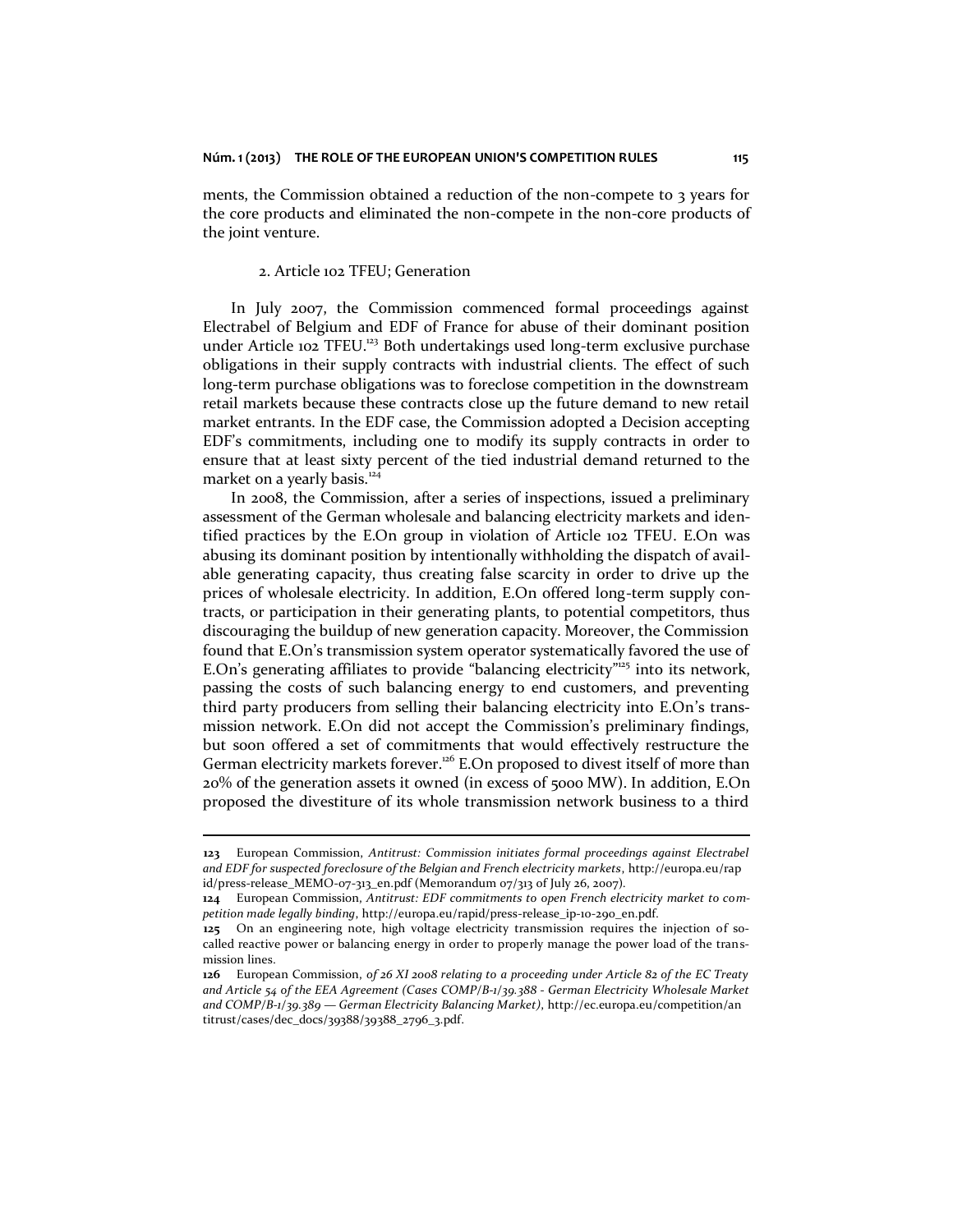party not controlled by E.On in order to avoid the balancing electricity market transactions ridden with conflict of interest. The Commission achieved, for the first time in the electricity regulatory era, a structural remedy that led to ownership unbundling, which was to become the preferred method of unbundling in the yet to come Third Electricity Directive.

The structural remedies in the E.On case may become the norm and not the exception. In July 2011, the Commission opened proceedings against CEZ A.S., the incumbent vertically integrated electric utility in the Czech Republic, alleging violations of Article 102 TFEU. CEZ was incurring in capacity hoarding<sup>127</sup> of its transmission network in an effort to prevent the entry of third parties into the wholesale market of electricity. In July 2012, CEZ proposed a series of commitments, including the divestiture of part of its generation assets.<sup>128</sup>

### 3. Article 102 TFEU; Transmission

In the transmission side, the Commission opened proceedings in 2009 against Svenska Kraftnät (SvK), the Swedish national Transmission System Operator.<sup>129</sup> Sweden's hydroelectric production in the northern part of the country is mostly consumed in the densely populated southern part. Neighboring countries bided for such inexpensive hydroelectric power, but did not receive much. SvK alleged limited interconnector capacity when denying energy block dispatches to neighboring countries. The Commission alleged that SvK abused its dominant position under Article 102 TFEU by limiting the export capacity of its border interconnectors in order to relieve internal network congestion.<sup>30</sup> The result was to create a market segmentation that favored internal customers compared to the customers from the inter-connected Member States. The Commission accepted SvK's commitment to: (1) restructure the electric grid into at least two bidding zones, and (2) to build additional transmission capacity in order to address the illegal use of the interconnectors.

### 4. Article 106 TFEU; Generation

Despite the issuance of several Decisions against undertakings in the electric energy sector during recent years, the Commission had not instituted any major infringement actions against Member States for noncompliance with the competition rules. In the only Article 106(3) TFEU Decision against a Member State in

**<sup>127</sup>** Capacity hoarding is the withholding of transmission capacity through excessive capacity reservations in order to prevent or hinder competition.

**<sup>128</sup>** Press Release, European Commission, Antitrust: Commission market tests commitments proposed by CEZ concerning Czech electricity market (July 10, 2012).

**<sup>129</sup>** Commission Decision 2010/C 142, relating to a proceeding under Article 102 of the Treaty on the Functioning of the European Union and Article 54 of the EEA Agreement, 2010 O. J. (C 142) 28.

**<sup>130</sup>** Congestion occurs when the physical assets of the network is not sufficient to withstand the demanded capacity for transmission. Such a situation may require the construction of additional transmission lines, and related facilities.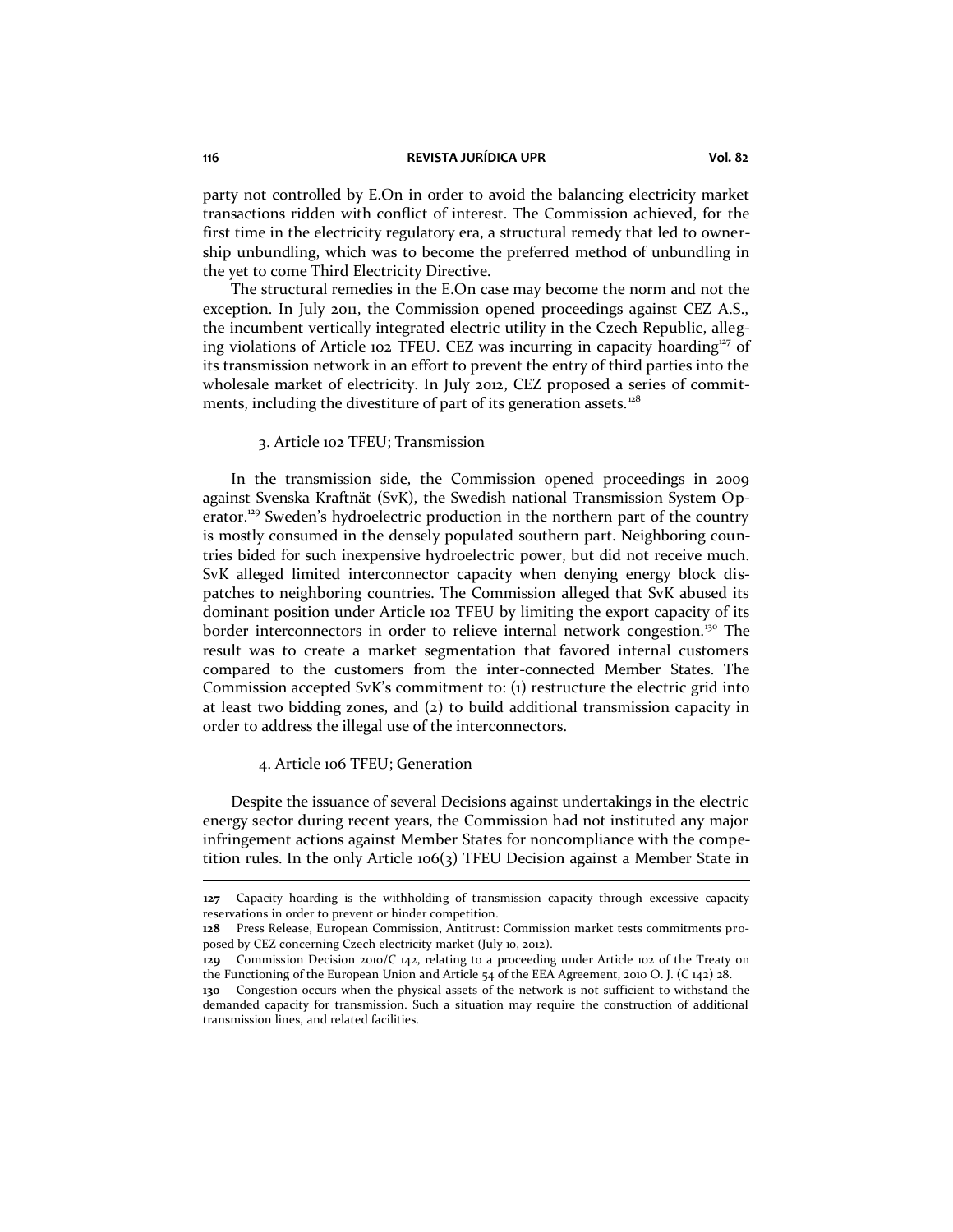recent years, the Commission found that the semi-exclusive rights for the extraction of lignite - used in the generation of electric energy - that Greece gave to Public Power Corporation (PPC), the state-owned electric public utility, infringed Article 86 EC (106TFEU) and 82 EC (102 TFEU).<sup>131</sup> Lignite-based power generation was the most inexpensive in Greece and constituted over sixty percent of the generation in Greece at that point in time.<sup>132</sup> The Commission concluded that:

[B]y granting and maintaining in force quasi-monopolistic rights giving the public undertaking PPC privileged access to lignite exploitation, and accordingly to lignite-based electricity, the Hellenic Republic assured PPC a privileged access to the cheapest available fuel for electricity production, which gave this company the possibility to maintain a dominant position in the wholesale electricity market at a level close to monopoly by excluding or hindering market entry by newcomers. 133

It is interesting to note that Greece did not rely on an Article  $106(z)$  derogation to justify the national measures granting semi-exclusive lignite extraction rights to PPC.<sup>134</sup> In 2009, the Greek government proposed commitments that included the tender of forty percent of the lignite deposits to third parties in order to address the main points of the 2008 Decision. The Commission accepted such commitments.<sup>35</sup> However, in 2011 the Greek government requested a modification of the 2009 Decision and the Commission is still evaluating the proposed amended commitments.

# **CON C L US I ON: THE FUT UR E OF T HE ROL E OF COM P E T I TI ON LA W IN T HE REGULATION OF ELECTRIC PUBLIC UTILITIES**

In this work, we have surveyed the roles of antitrust and other competition rules in the deregulation of wholesale energy markets in the United States and the liberalization of energy markets in the European Union. In both cases, the aim of regulators and competition enforcement agencies has been to break up the electricity sector from the monopolistic claw of the vertically integrated public utility model. From the beginnings of the electric energy industry, both the United States and European countries subsidized the generation, transmission and distribution of electric energy by giving these undertakings exclusive rights in exchange for the high costs of capital needed to maximize the enjoyment of

**<sup>131</sup>** Commission Decision 2008/C 93, relating to a proceeding under article 86(3) of the EC Treaty on the maintaining in force by the Hellenic Republic of rights in favor of Public Power Corporation S.A. for extraction of lignite, 2008 O. J. (C 93) 3.

**<sup>132</sup>** *Id.* ¶ 187.

**<sup>133</sup>** *Id*. ¶ 132.2.

**<sup>134</sup>** *Id*. ¶ 240.

**<sup>135</sup>** Press Release, European Commission, Antitrust: Commission Accepts Commitments by Greece to Ensure Fair Access to Greek Lignite Deposits (Aug. 6, 2009).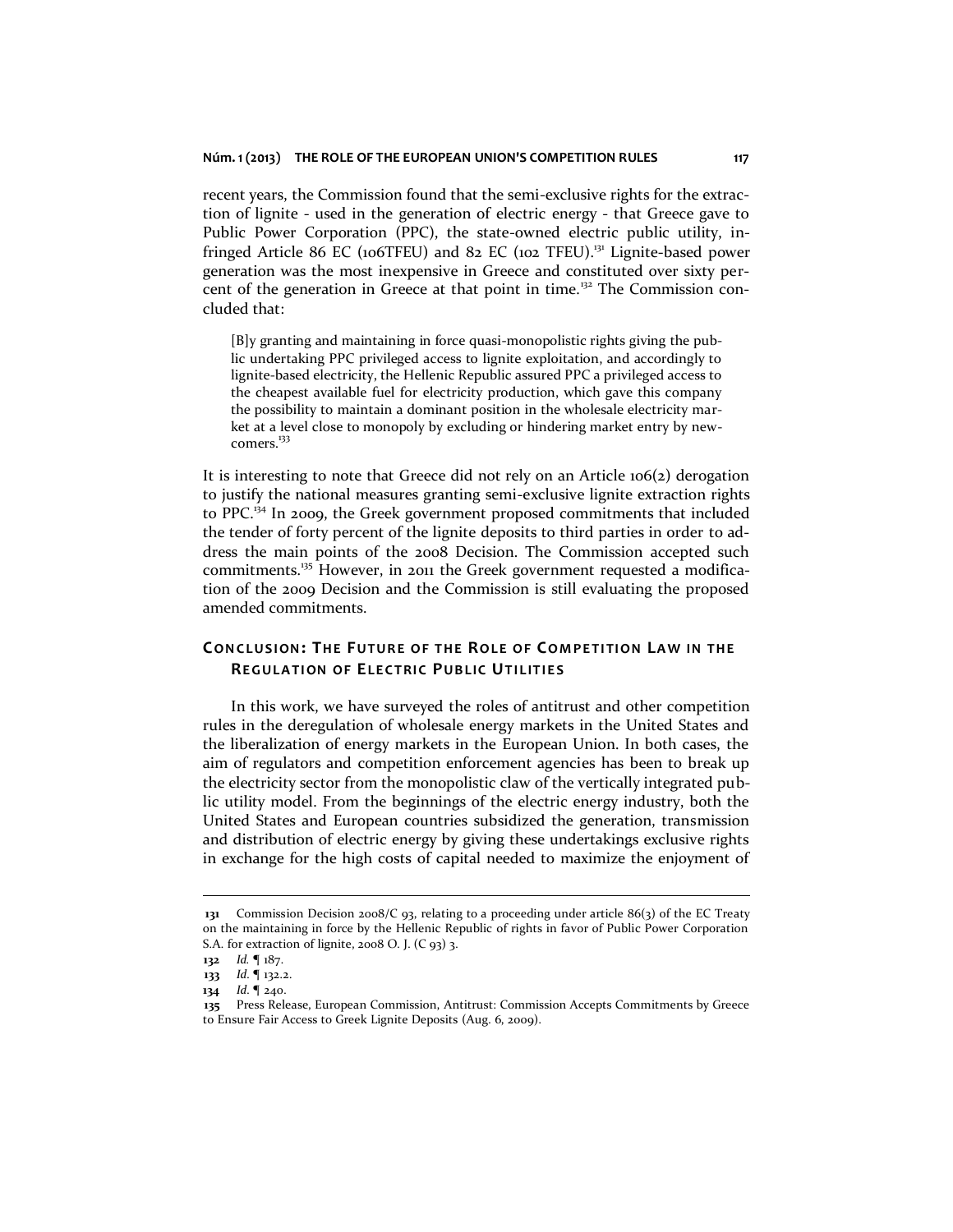electric energy by their respective populations. The natural monopoly undertakings subsidized by these countries took away high surpluses from their clients, offered deficient service, underinvested in innovation and, in general, abused their dominant position in the same markets these countries helped to create. The deregulation or liberalization movements acted on the premise that, by regulating the unbundling of these vertically-integrated public utilities, the surpluses captured by these undertakings under the natural monopoly economic model would be returned to clients in the form of lower costs of electricity.

In terms of lowering the costs to the end user, the results have been mixed.<sup>136</sup> In terms of bringing innovation to the electric energy markets, the results have been positive.<sup>37</sup> Competition at the generation level has increased as a result of these regulatory reforms. Competition at the transmission and distribution level is a different story. Electric networks are very complex engineering feats that follow the path of the electron and not the path of legal rules. The networks now in place were technically designed to cover the needs of national electric markets and not interconnected markets. True competition at the transmission and distribution level requires major redesigns of the electric networks, and the capital costs of this redesign may be insurmountable. We do not see how these new electrical grids will be built without major influxes of capital by the governments.

We read the last sentence of Article 14 TFEU: "The European Parliament and the Council, acting by means of regulations in accordance with the ordinary legislative procedure, shall establish these principles and set these conditions without prejudice to the competence of Member States, in compliance with the Treaties, to provide, to commission and to fund such services<sup>7938</sup> as giving the European Union a mandate to not only legislate, but to provide financial assistance in the ultimate formation of the internal energy market. For instance, any observer of the industry knows that the physical unbundling of vertically integrated utilities creates *stranded costs* such as the carrying costs of those assets that are not necessary to keep the redundancy of closed transmission networks. Who should pay for those stranded costs, Member States (as it is currently done)<sup>139</sup> or the EU at large? By which mechanisms should these be paid for? These are questions of a legal, or even constitutional, nature. Antitrust structural remedies may not be enough to answer them. Questions such as whether or not investments taken by undertakings in implementing the Electricity Directives, and approved by na-

**<sup>136</sup>** *See* Tyson Slocum, *The Failure of Electricity Deregulation: History Status and Needed Reforms*, http://www.ftc.gov/bcp/workshops/energymarkets/background/slocum\_dereg.pdf.

**<sup>137</sup>** *See* LYNNE KIESLING, DEREGULATION, INNOVATION AND MARKET LIBERALIZATION: ELECTRICITY REGULATION IN A CONTINUALLY EVOLVING ENVIRONMENT (2008).

**<sup>138</sup>** TFEU art. 14.

**<sup>139</sup>** *See* European Commission, *Commission Communication Relating to the Methodology for Analysing State Aid Linked to Stranded Costs*, http://ec.europa.eu/competition/state\_aid/legislation/stra nded\_costs\_en.pdf.